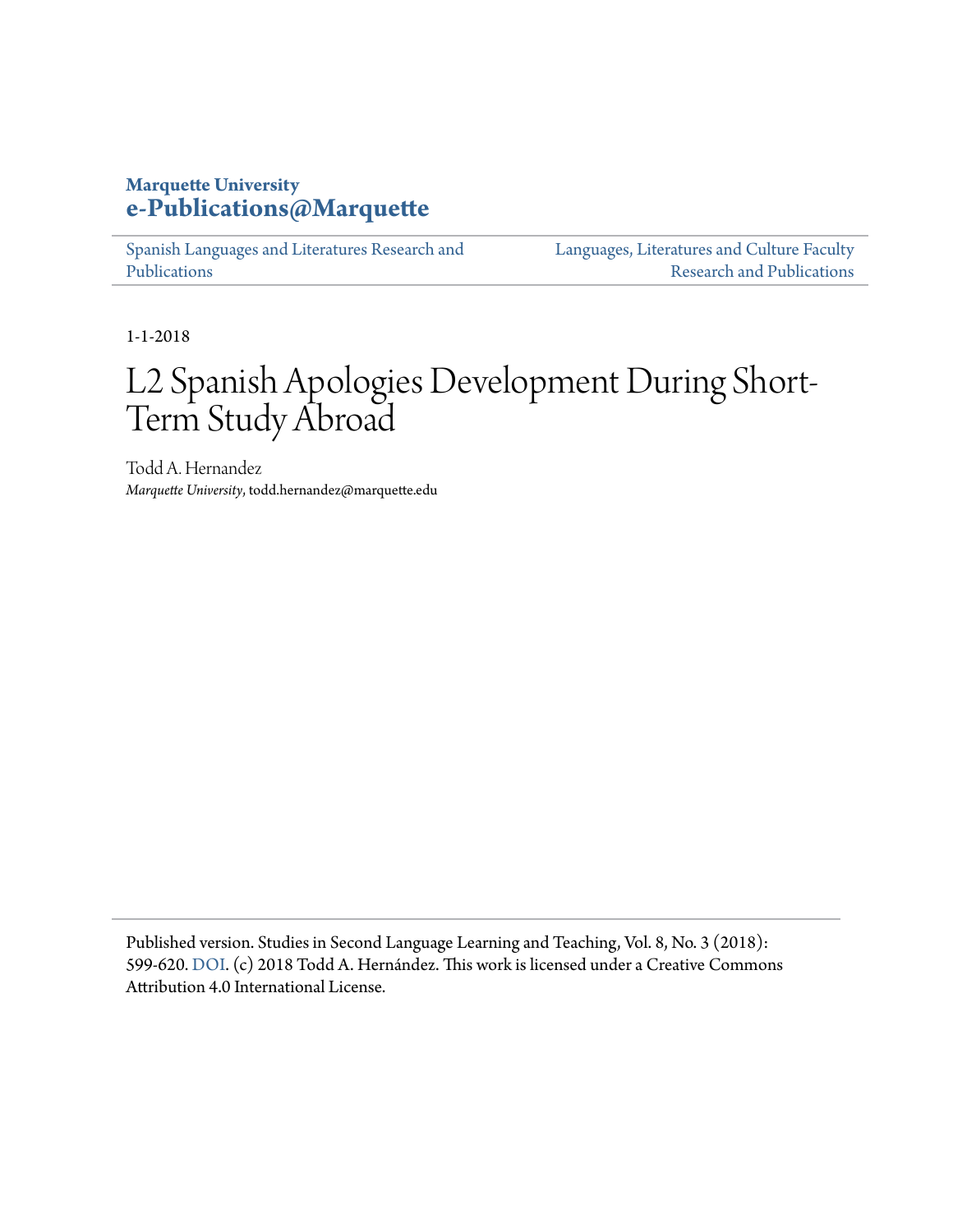

# **Studies in Second Language Learning and Teaching**

Department of English Studies, Faculty of Pedagogy and Fine Arts, Adam Mickiewicz University, Kalisz SSLLT 8 (3). 2018. 599-620 *http://dx.doi.org/10.14746/ssllt.2018.8.3.4* http://pressto.amu.edu.pl/index.php/ssllt

# *L2 Spanish apologies development during short-term study abroad*

**Todd A. Hernández** Marquette University, Milwaukee, USA *todd.hernandez@marquette.edu*

#### **Abstract**

The present study examined the apologies of 18 study abroad (SA) students during a short-term SA experience in Madrid, Spain. Apologies were assessed with a discourse completion task (DCT) consisting of five vignettes that varied across three variables: relative social status of the interlocutor, relative social distance, and seriousness of the offense. Based on performance ratings assigned to them by two native Spanish speakers, the students made significant gains in pragmatic appropriateness from pretest to posttest, on two out of the five individual vignettes, and on the five combined vignettes. Examination of the students' apologies before and after SA further revealed that they increased several strategies during their time abroad. Despite these gains, other aspects of the SA group's performance remained the same or, in some cases, moved in the opposite direction of the target norm. Moreover, the students also demonstrated continued overreliance on routine, formulaic expressions on the posttest DCT while underusing some important target-like mitigation strategies. Given the study's findings, the researcher offers recommendations for teaching pragmatics before and during the SA experience.

*Keywords*: apologies; pragmatics; Spanish; speech acts; study abroad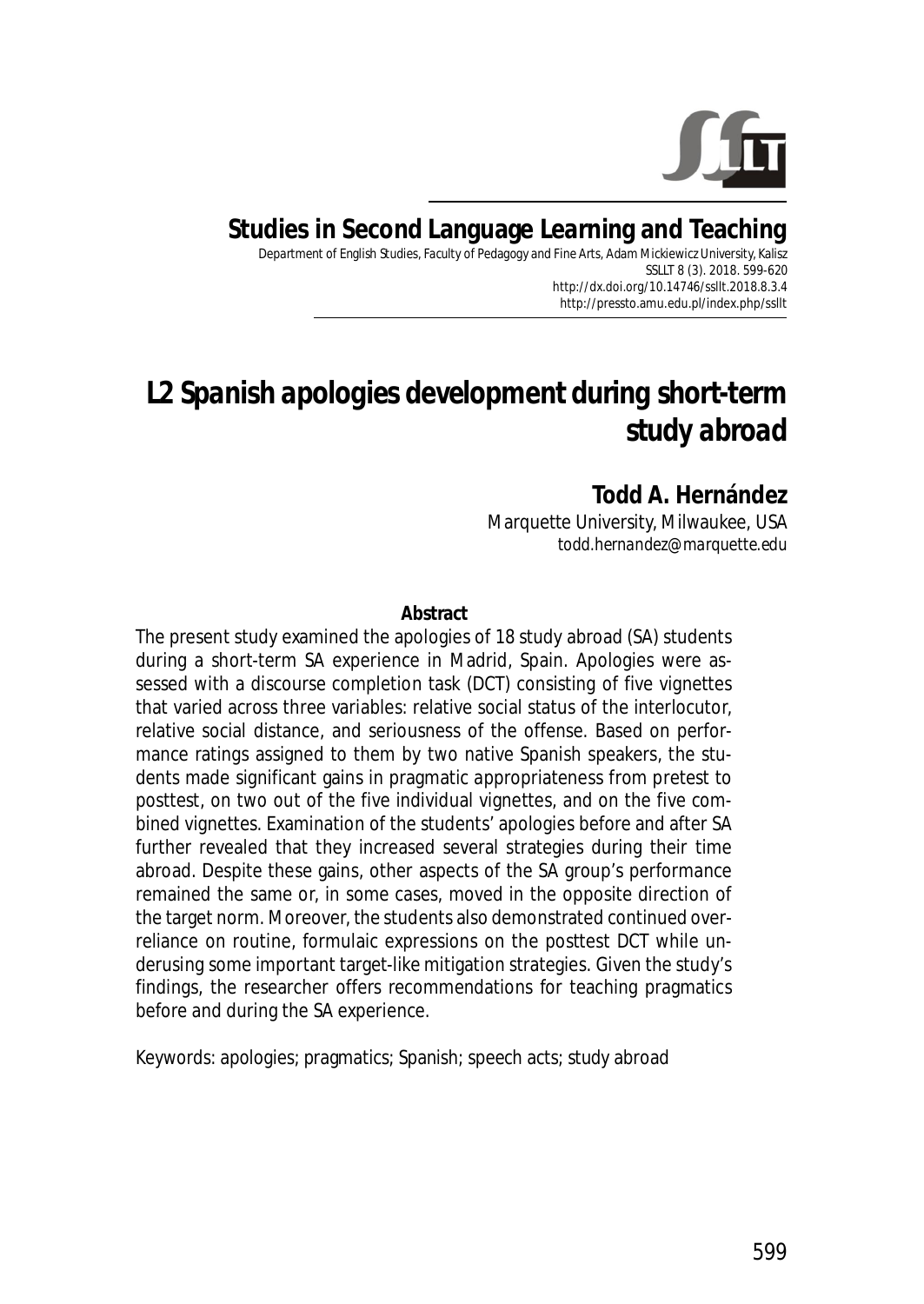#### **1. Introduction**

Second language (L2) pragmatic development has received increasing attention in study abroad (SA) research (e.g., Bataller, 2010; Henery, 2015; Hernández, 2016; Shively, 2010, 2016; Shively & Cohen, 2008). A large body of this research suggests that L2 learners tend to become more target-like after a semester or more abroad (e.g., Churchill & DuFon, 2006; DuFon, 2010; Kasper & Rose, 2002; Shively, 2010, 2016; Shively & Cohen, 2008).

One important feature of pragmatic competence is the knowledge of how to apologize in the target language. L2 learners must have sufficient pragmalinguistic knowledge (i.e., knowledge of the specific linguistic resources for apologizing) and sociopragmatic knowledge (i.e., knowledge of the contextual and social variables that determine the appropriateness of a pragmalinguistic choice) in order to placate their interlocutor without being perceived as rude or impolite (Thomas, 1983). With the exception of a few studies (Kondo, 1997; Shively & Cohen, 2008; Warga & Scholmberger, 2007), little research exists, however, that examines how SA participants acquire apologies during their time abroad. In addition, no previous studies have reported on the development of L2 apologies in Spanish during short-term SA. Because of the continued increase in enrollment in short-term SA (Institute of International Education, 2016), it is particularly important for the foreign language profession to investigate the L2 pragmatic development of students in these programs.

The present study reports on the L2 apology development of 18 students during a short-term (four weeks) SA program in Spain. Native speaker ratings of students' apology performance on a discourse completion task (DCT) were compared before and after SA. In addition, the participants' apology strategies on the DCT were examined in comparison to a group of native Spanish speakers who completed the same DCT. The remainder of this article is organized as follows. First, a brief introduction to the speech act of apologies is provided, followed by a review of the literature on L1 Spanish apologies and the development of L2 apologies. The methods are described, including the SA participants, the SA program, as well as the instrument and procedures for data collection and data analysis. The results of the study are then presented, followed by a discussion of the results, directions for future research, and implications for SA programs.

#### **2. Review of literature**

This review of the literature begins with a definition of apologies, followed by an overview of previous studies on L1 Spanish apologies. We then transition to a discussion of the acquisition of L2 apologies and conclude with research concerning the development of L2 apologies in SA contexts.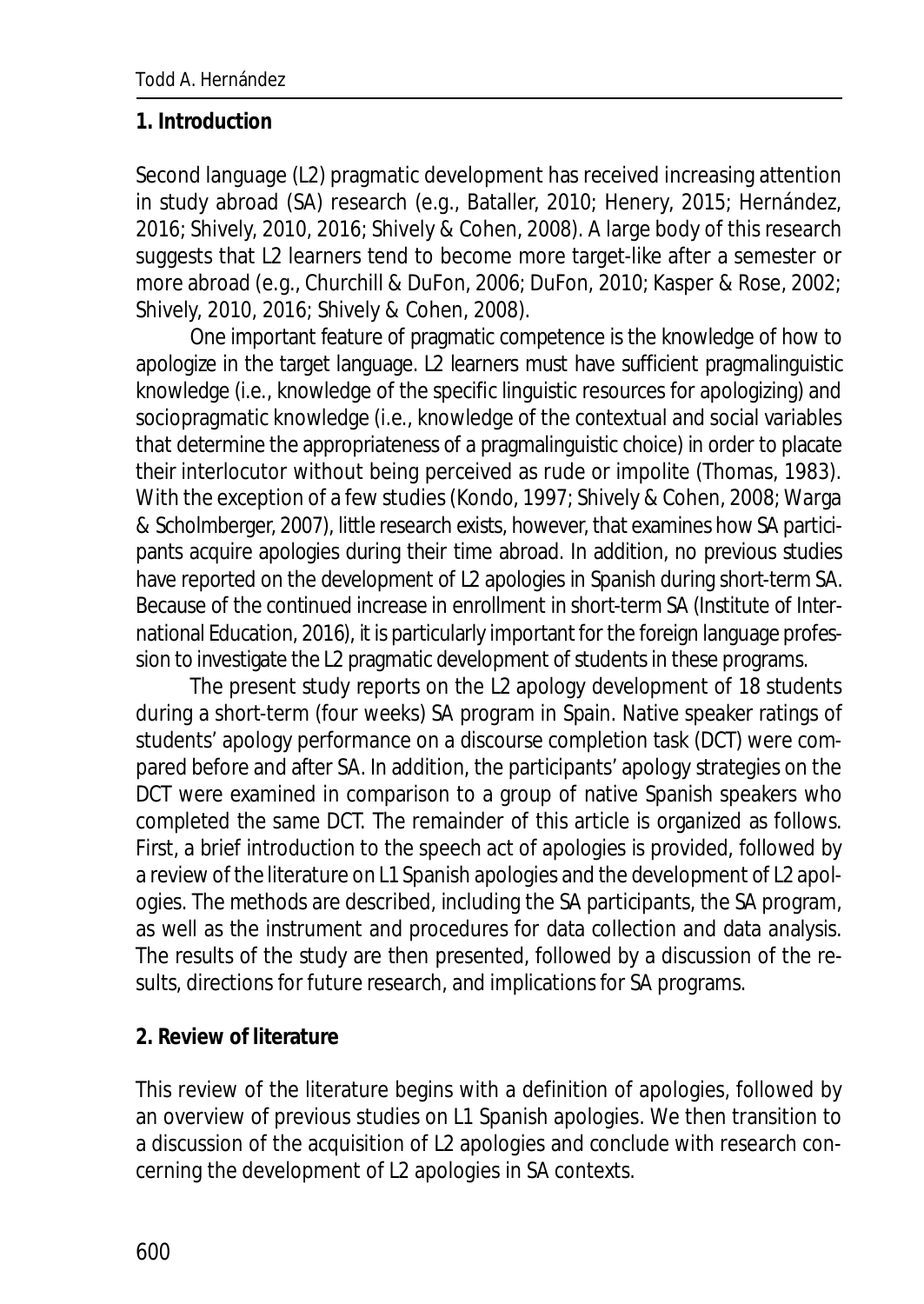# **2.1. Definition of apologies**

An apology is a "compensatory action to an offense in the doing of which S (the speaker) was causally involved and which is costly to H (the hearer)" (Bergman & Kasper, 1993, p. 82). In Brown and Levinson's (1987) politeness theory, an apology is a face-saving speech act for the hearer because it provides support for the hearer's negative face which has been damaged by a violation. Contrastively, an apology represents a face-threatening speech act to the speaker because it damages that person's positive face.

Brown and Levinson (1987) predict that social distance, power, and seriousness of offense determine the nature and amount of redress. The assessments of these three factors varies across cultures. In turn, this influences the strategies that a speaker may choose to employ to perform the speech act. Moreover, language learners often transfer strategies from their L1 to their L2 (Kondo, 2010). The act of apologizing can therefore be problematic for the L2 learner because he or she must know what represents an offense, understand the seriousness of the offense, and then know which strategies to employ in addressing the interlocutor (Bergman & Kasper, 1993; Kondo, 2010).

Previous research (Blum-Kulka, House, & Kasper, 1989; Cohen & Olshtain, 1981; Olshtain & Cohen, 1983, 1989) has identified six strategies involved in making an apology: an explicit Expression of apology (Illocutionary force indicating device, IFID), Acknowledgement of responsibility, Explanation, Offer of repair and Promise of non-recurrence. An apology may also include a strategy to signal intensification (e.g., *I'm very sorry*), which serves to emphasize the speaker's regret (Sabaté i Dalmau & Curell i Gotor, 2007). The speaker uses at least one of these strategies to mitigate the impact of an offense and to reestablish social harmony with the interlocutor. An example of each of these strategies is given below in Spanish with its English translation:

- Expression of apology (IFID): The speaker makes the apology explicit by using formulaic, routinized expressions. *Lo siento* ('I'm sorry').
- · Acknowledgement of responsibility: The speaker expresses responsibility for the committed offense in order to placate the offended person. *Fue mi culpa* ('It was my fault').
- · Explanation: The speaker provides an explanation or account of the situation and reason for the violation. *Lo siento, es que dejé mi mochila en el autobús* ('Sorry, I left my backpack on the bus').
- Offer of repair: The speaker offers to do something about or pay for the damage caused by the offense. *Te voy a comprar otro libro* ('I am going to buy you a new book').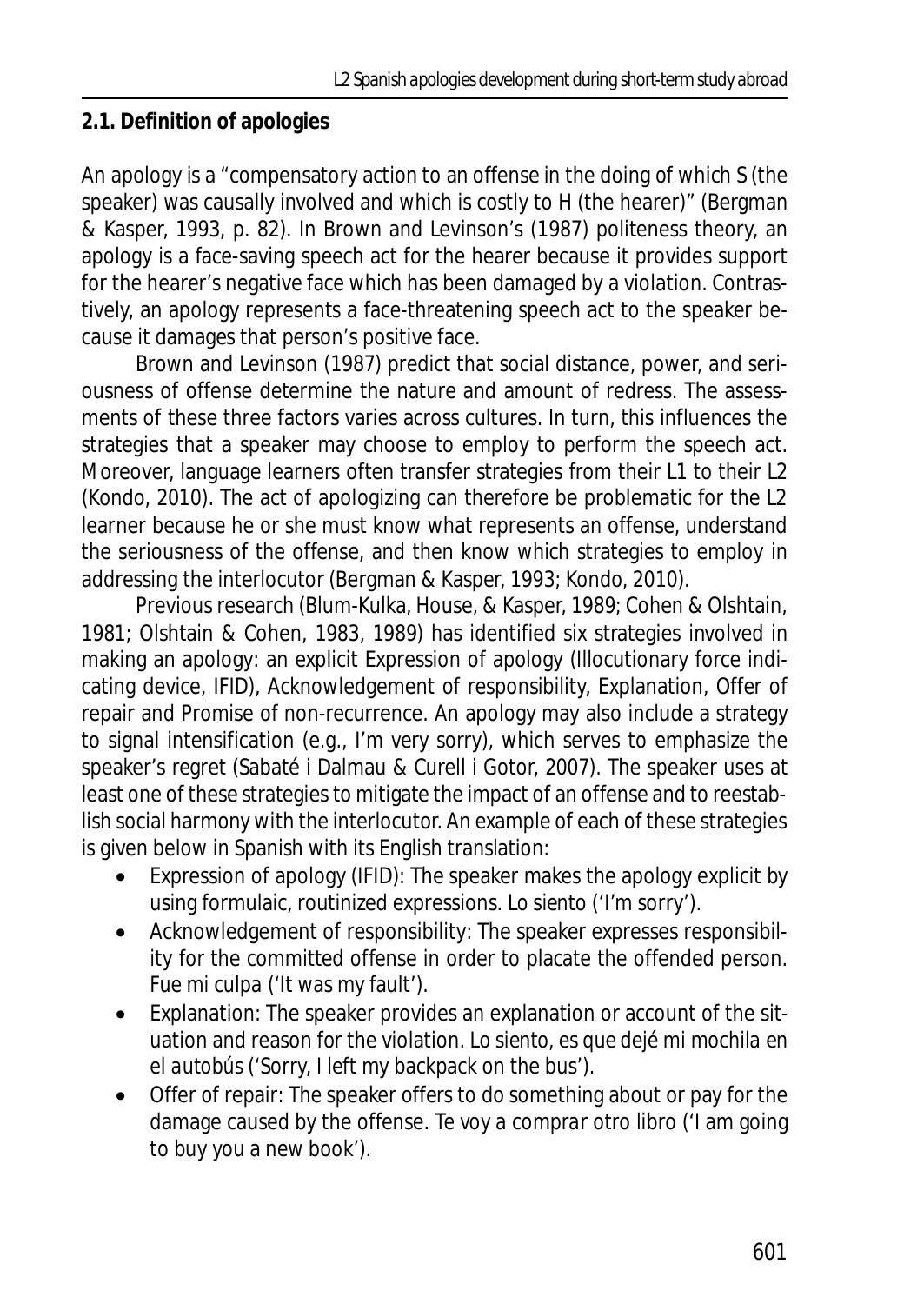- · Promise of non-recurrence: The speaker promises that the offense will not occur again. *Te prometo que no va a volver a pasar* ('I promise that it won't happen again').
- Intensification: The speaker deems that it is important that the IFID be intensified. *Lo siento mucho* ('I'm very sorry').

Having established the various categories utilized by Western European language speakers to differentiate between forms of apologies, we now turn to the role of apology use by native Spanish speakers.

# **2.2. L1 Spanish apologies**

Several studies have outlined the strategies that native Spanish speakers employ in their apologies (e.g., Gómez, 2008; Márquez Reiter, 2000; Rojo, 2005). Using role-plays, Rojo (2005) found that the most frequently used strategies in Peninsular Spanish were Acknowledgement of responsibility and Offer of repair. Expressions of apology was the least preferred strategy. Similar to Rojo (2005), Gómez (2008) used four role-plays to examine the apology strategy use of Colombian Spanish speakers. Gómez reported that the Colombians employed Acknowledgement of responsibility 100% of the time in all four role-play scenarios, noting that they often use Acknowledgement of responsibility with the impersonal *se*, in expressions such as *se me olvidó nuestra cita* (literally, 'our appointment was forgotten by me') and *se me cayó la gaseosa* (literally, 'the soft drink fell from me'), thus minimizing their responsibility for the committed offense. Similar patterns of Acknowledgement of responsibility usage with the impersonal *se* were observed in Márquez Reiter's (2000) study of Uruguayan Spanish speakers.

Shively and Cohen's (2008) study of the L2 pragmatic development of 67 SA students is also helpful in establishing norms for L1 apologies in Spanish. Evidence from their baseline comparison group of 12 native Spanish speakers (from Argentina, Colombia, Costa Rica, Ecuador, Honduras, Mexico, Peru, and Spain) suggests that native Spanish speakers employ a variety of Expressions of apology (e.g., *lo siento* ['I'm sorry'], *perdón* ['sorry'], *perdóneme* ['forgive me'], *discúlpeme* ['I'm sorry'], and *qué pena* ['that's too bad']) and Intensifiers (e.g., *lo siento de verdad* ['I'm really sorry'], *lo siento de veras* ['I'm truly sorry'], and *mil disculpas* ['I'm very sorry']). Shively and Cohen also discovered that the native Spanish speakers frequently used the Acknowledgement of responsibility strategy with the impersonal *se* (e.g., *se me cayó,* literally, 'it fell from me') as a way of distancing themselves from the responsibility for the offense while also indicating that it was out of their control. Studies on native Spanish speaker apologies have thus demonstrated the central role of Acknowledgement of responsibility with the impersonal *se* as a tool for mitigation. We now shift to the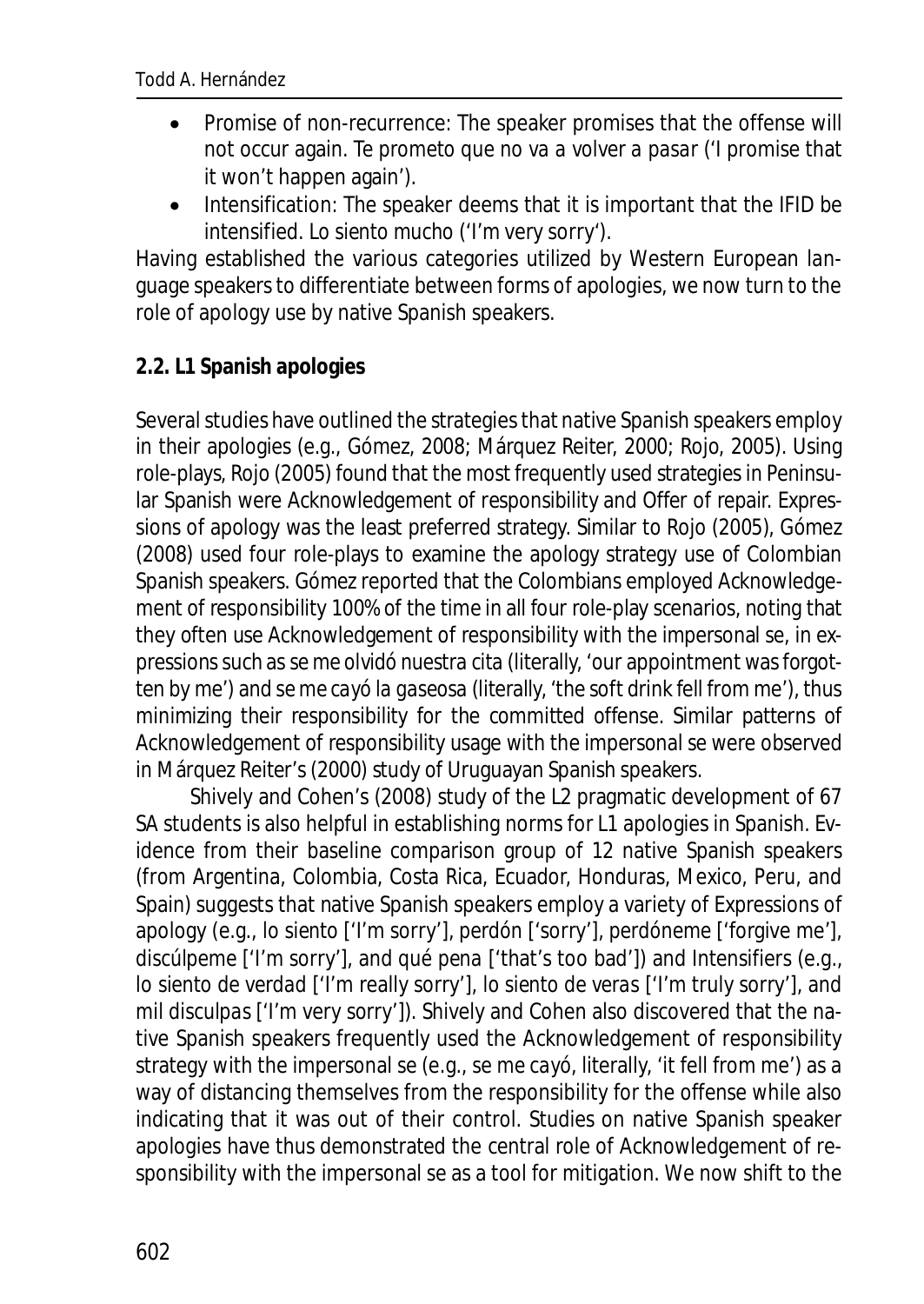matter of what previous research has found regarding the developmental path that L2 learners take in their acquisition of apologies.

# **2.3. Development of L2 apologies**

Studies on the acquisition of apologies have identified four major developmental patterns for L2 learners as they become more proficient in the target language. First, less proficient learners often demonstrate an overreliance on routine expressions, such as *I'm sorry* and *excuse me*, because of their ease of use (Rose, 2000; Sabaté i Dalmau & Curell i Gotor, 2007; Shively & Cohen, 2008; Trosborg, 2003). Second, L2 learners decrease their L1 transfer as proficiency increases (Maeshiba, Yoshinaga, Kasper, & Ross, 1996; Sabaté i Dalmau & Curell i Gotor, 2007). A third observation is that more proficient L2 learners use a wider range of apology strategies than less proficient learners (Rose, 2000; Sabaté i Dalmau & Curell i Gotor, 2007). For example, Sabaté i Dalmau and Curell i Gotor (2007) compared the apologies of 78 Catalan learners of English at three different proficiency levels (proficiency having been determined by scores on the university's placement exam). Their findings suggest that the more proficient L2 learners employed a greater number of different strategies and used fewer nontarget-like expressions than the less proficient learners. Even the more advanced students had not acquired sufficient sociolinguistic competence, however, to know which specific strategies were most appropriate for a given context. Meanwhile, the lower proficiency learners overused or even repeated what the authors described as transparent IFIDs or pre-patterned chunks such as *I'm sorry* and *excuse me* to avoid employing more complex strategies while still ensuring that they performed the apology.

The fourth and final developmental pattern is that some advanced L2 learners acquire the ability to intensify their apologies (e.g., *I'm very sorry*). Researchers suggest, however, that target-like intensification strategies are one of the most difficult apology features to acquire (Márquez Reiter, 2001; Mir, 1992; Sabaté i Dalmau & Curell i Gotor, 2007; Shively & Cohen, 2008; Trosborg, 1995). While Trosborg (1995) found that three groups of Danish learners of English did not use as many intensifiers as the native English speakers did, she did find that there was a relationship between higher language proficiency and more target-like intensification. Similarly, although Sabaté i Dalmau and Curell i Gotor's (2007) most advanced students employed intensification more frequently than the other students, they did not attain native-like command of intensifiers. Rather, the students overused a very finite set of expressions. Now that we are aware of the developmental patterns that L2 learners take in their acquisition of apologies, we now consider the development of this speech act in SA contexts.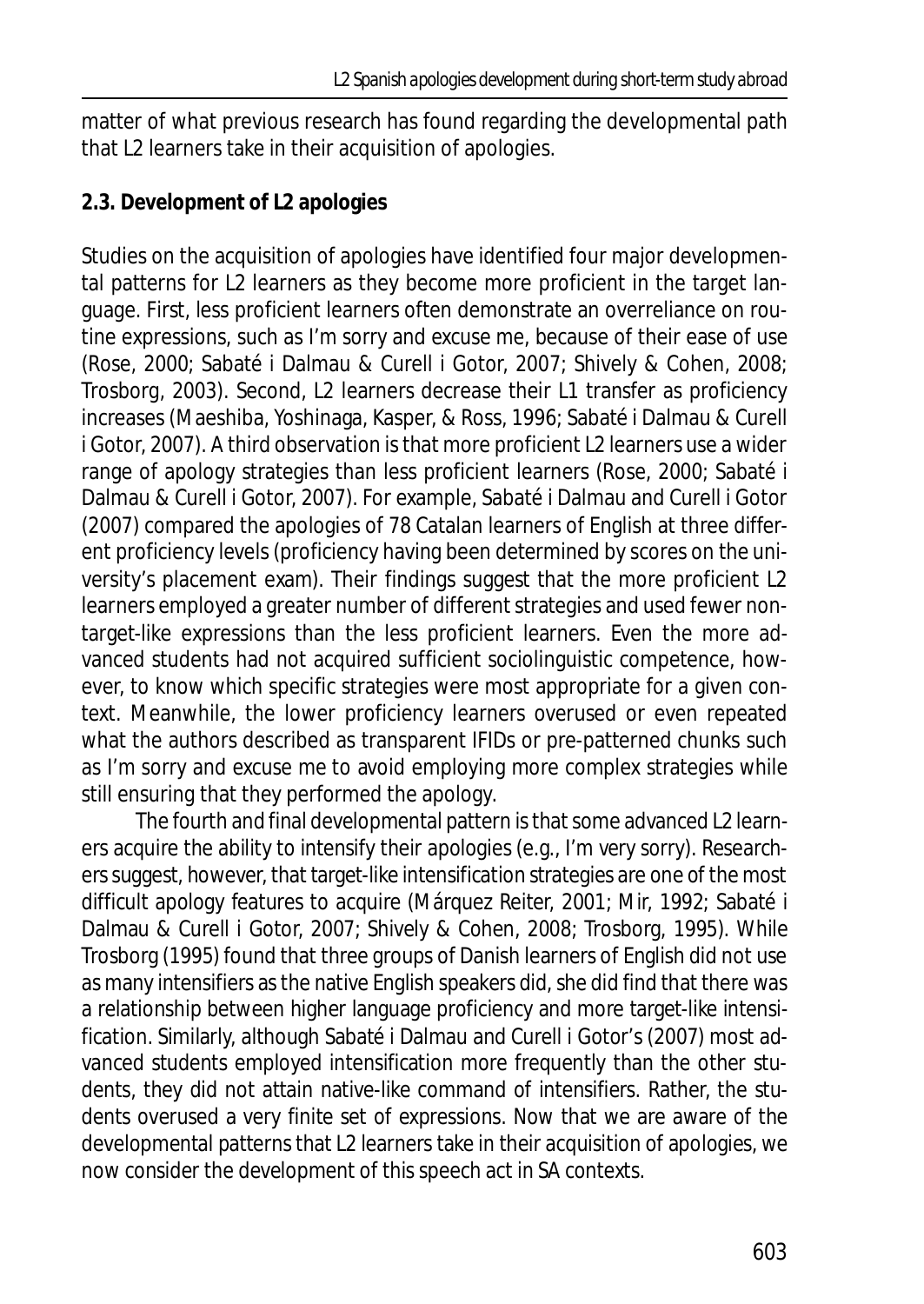#### **2.4. Development of L2 apologies during study abroad**

Previous research suggests that SA has a positive effect on the development of apologies for students who spend at least a semester or more abroad (Kondo, 1997; Shively & Cohen, 2008; Warga & Scholmberger, 2007). Kondo (1997) administered a DCT to Japanese high school students both before and after their academic year in the United States. The findings indicated that the students became more target-like after SA, shifting from overreliance on Expressions of Apology (e.g., *sorry*) to more frequent use of Explanations (e.g., *I was late because there was an accident*). Shively and Cohen (2008) reported on the acquisition of apologies for 67 SA participants who spent a semester in a Spanish-speaking country. Posttest performance ratings on a DCT consisting of five vignettes were higher than pretest performance ratings. The authors attributed the group's improvement to their increased use of several strategies on the posttest. In addition, whereas the students overused the routine formula *lo siento* ('I'm sorry') on the pretest, most expanded their selection of target-like formulae, employing such IFIDs as *perdón* ('pardon'), *perdóneme* ('forgive me'), and *discúlpeme* ('I'm sorry') on the posttests. In their use of Acknowledgement of responsibility, some students also began to produce the impersonal *se* or agentless construction (e.g.,*se me perdió*, literally, 'it was lost from me') on the posttest to indicate that the infraction was not their fault (Gómez, 2008).

Evidence from SA research indicates that L2 pragmatic development does not always occur in a linear fashion, as Warga and Scholmberger's (2007) study of seven Austrian learners of French who studied for ten months in Quebec demonstrated. Their learners completed a four-item DCT six times at two-month intervals. The authors identified three major developmental patterns. First, the students became more target-like over time by decreasing their use of Excuses with *malheureusement* ('unfortunately') and Justifications. The second development was a shift away from the Quebecois target norm (e.g., increase in the use of two upgraders in one IFID, increase in the use of *très* ['very'] and a corresponding decrease in the use of *vraiment* ['really']). Third, some aspects of the students' performance remained unchanged (e.g., frequency of use of IFIDs). Regarding the participants' overuse of *malheureusement* before SA, Warga and Scholmberger suggest that they had transferred this strategy from their L1. At data collection times 2 and 3, the students decreased their use of *malheureusement* and replaced it with target language chunks. By time 4, participants had begun to replace these target-like chunks with a more controlled and creative pragmatic performance. At this stage, the students had combined target-like strategies with elements from their L1 to form a pragmatic interlanguage. The authors concluded that at the final stage of acquisition, the L2 learners would have target-like control of this feature.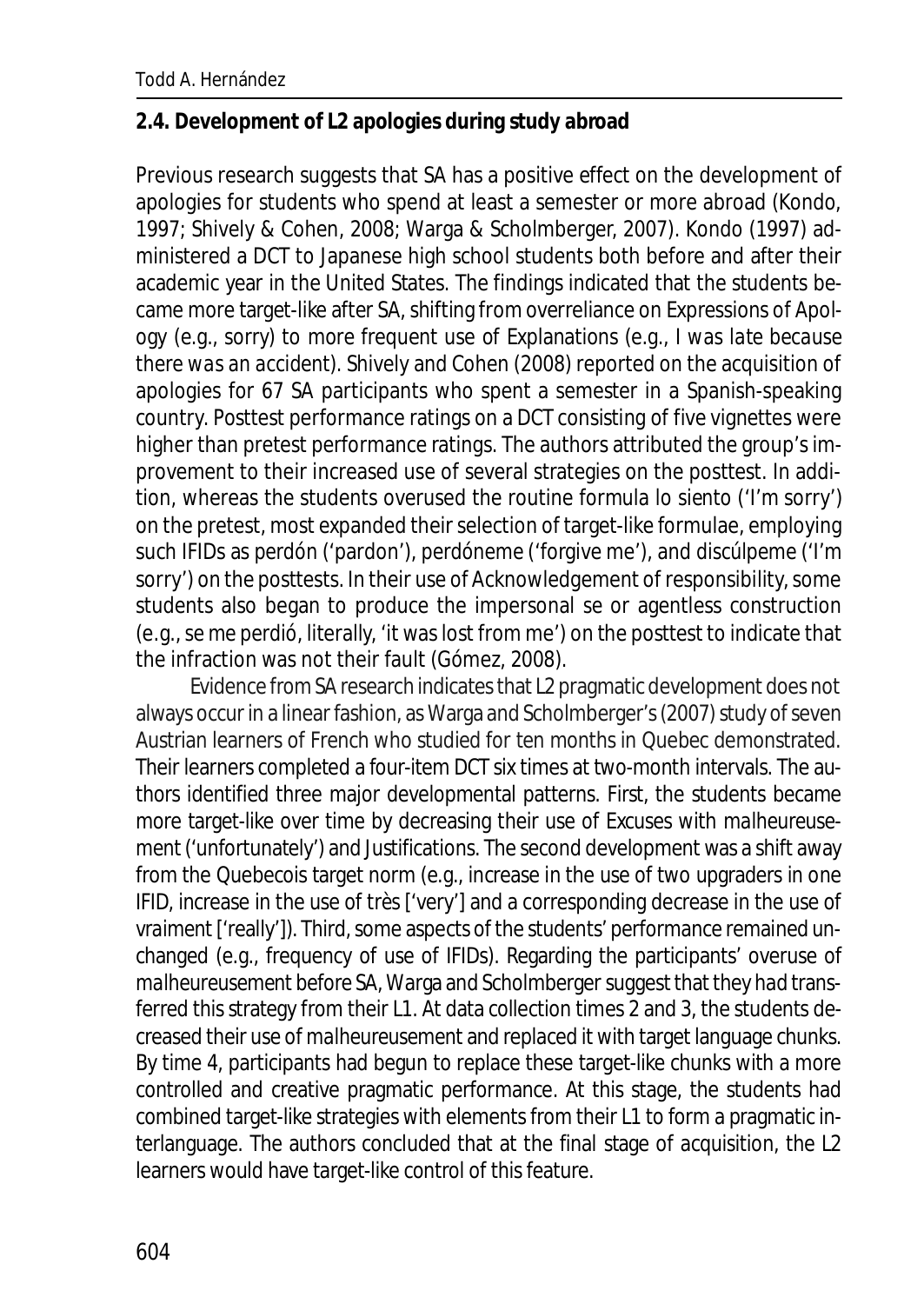In sum, this review of literature has described the relative importance of the speech act of apologizing. We explored what scholars have noted regarding native Spanish speakers, as well as L2 learners, and the conclusions reached on the matter of the acquisition and use of apologies during SA. We can now consider the effect of short-term SA on the development of L2 apologies in Spanish.

# **3. Research questions**

Previous studies suggest that SA has a positive effect on the development of apologies for students who spend a semester or more abroad. No studies exist, however, that have investigated the development of students' L2 Spanish apologies during short-term SA. The present study thus aims to address an important gap in the SA literature. Our research questions are:

- 1. How do native Spanish speakers rate the apologies of Spanish L2 learners before and after short-term SA?
- 2. How do Spanish L2 learners' apologies develop during short-term SA?

# **4. Methodology**

**4.1. The study abroad participants**

Eighteen (18) undergraduate students (14 females, 4 males) participated in a fourweek SA program in Madrid, Spain, during the summer of 2011. All were adult L2 learners of Spanish, between the ages of 19 and 22 years old. English was their L1 and there were no heritage speakers of Spanish. Participants had completed between four to six semesters (or equivalent) of college Spanish prior to the program. The students' oral proficiency levels<sup>1</sup> ranged from Novice high to Advanced low on the ACTFL Proficiency Scale (ACTFL, 1999). None of them had previous SA experience (see Appendix for further participant information).

# **4.2. The study abroad program**

At the on-site orientation in Madrid, the students were assigned to intermediate or advanced courses based on the host institution's placement examination. Students attended two classes (taught in Spanish) for 20 hours of coursework

<sup>&</sup>lt;sup>1</sup> To measure oral proficiency gains made during SA, a simulated oral proficiency interview (SOPI; Stansfield, 1996) was given to participants prior to their departure for Spain, and again during the final week of the program. SOPI scores are provided to help the reader contextualize the study's findings.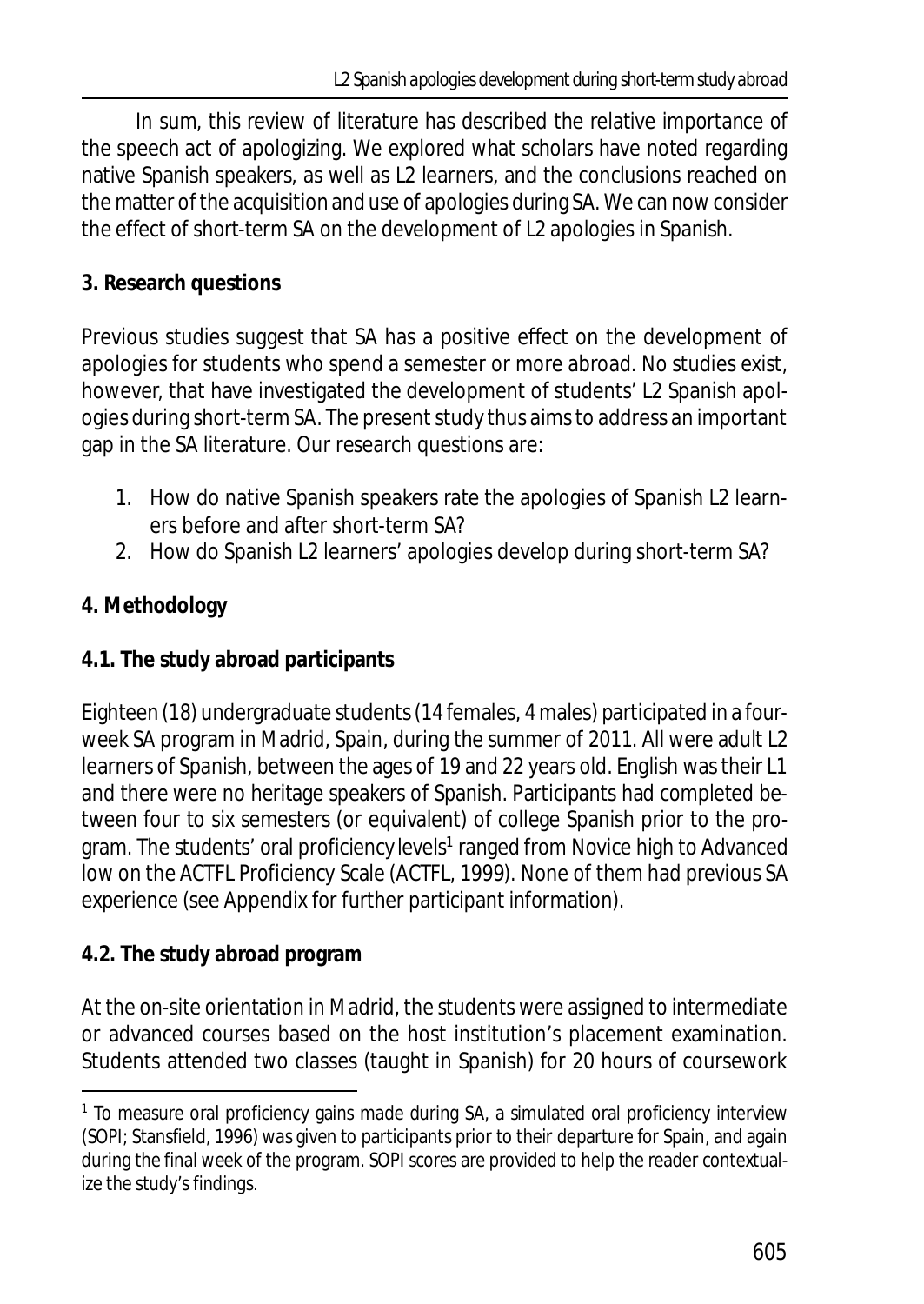Todd A. Hernández

per week. The intermediate students chose two three-credit courses: grammar, conversation, or Spanish culture. L2 Spanish learners from several US and foreign institutions were also enrolled in the intermediate sections. Students in the advanced track chose two three-credit courses: literature, advanced conversation, or Spanish culture. Advanced students attended classes with both native Spanish speakers (literature) and other L2 Spanish learners (advanced conversation and Spanish culture). Coursework was combined with a series of academiccultural excursions conducted in Spanish. All participants lived with host families.

#### **4.3. Data collection and assessment**

The present study had a pretest-posttest design. The students completed the same written DCT (adapted from Shively & Cohen, 2008) three weeks prior to their departure for SA and again at the conclusion of the four-week program. The DCT consisted of five vignettes designed to represent social and situational variation across three variables: social status, social distance, and seriousness of offense. For each vignette, the students completed a dialogue that included several responses from an interlocutor. The five vignettes appear in Table 1 (see Shively & Cohen, 2008 for further information).

| Vignette          | Relative social distance | Social status<br>of hearer | Seriousness<br>of offense |
|-------------------|--------------------------|----------------------------|---------------------------|
| Spill wine        | Equal/high               | High                       | Low                       |
| Friend's book     | Equal                    | Mid                        | High                      |
| Babysitting spill | Low                      | Mid                        | High                      |
| Meeting friend    | Equal                    | Low                        | Low                       |
| Meeting professor | High                     | Mid                        | High                      |

**Table 1** Description of the vignettes on the DCT (Shively & Cohen, 2008)

Fifteen (*N* = 15) native Spanish speakers from Madrid also completed the DCT in order to provide a baseline comparison with the SA students' data. All 15 Spanish speakers, whose ages ranged from 22 to 35 years old, were living in Madrid at the time of the data collection.

Two native Spanish speakers rated the students' responses on the DCT. Both raters (one male; one female) were 22-year-old exchange students from Madrid. Both had been living in the United States for three months at the time of their participation in the rating sessions. Prior to rating, the researcher described to them the goals of the research project, the research instrument, and the evaluation criteria. Examples of native Spanish speaker and L2 learner responses were given to the raters in order for them to become familiar with the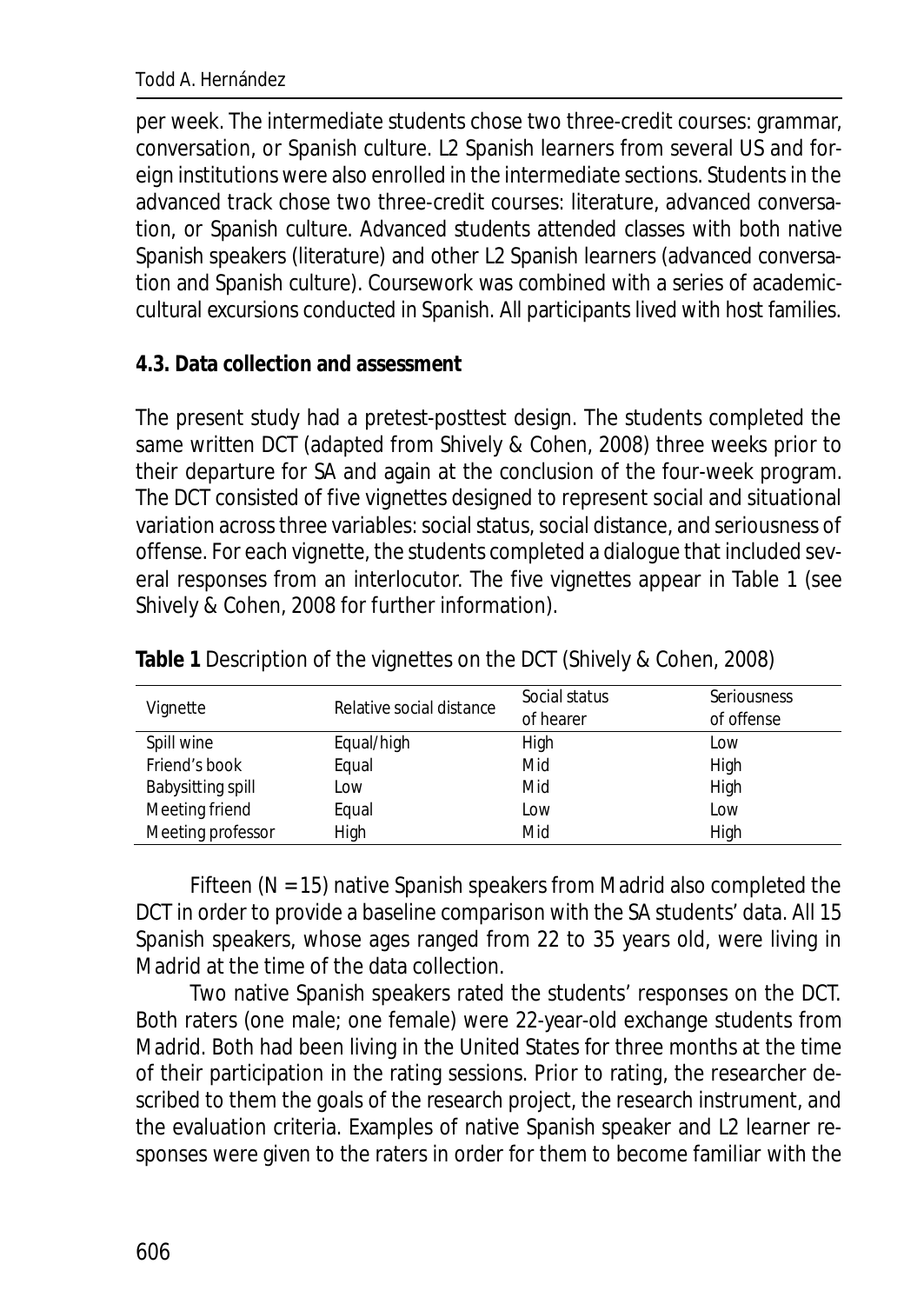DCT. The researcher and the two raters then scored a practice test together. Ratings were compared and discussed.

The pragmatic appropriateness of the apologies on the DCTs was evaluated as an "overall success" score. This score was based on the native speaker's intuitions about how he or she would react to the student's responses in each vignette (see Shively & Cohen, 2008 for further information). Overall success ratings were scored on a 5-point Likert scale:

- 5 = I would feel quite satisfied with this response.
- 4 = I would feel satisfied with this response.
- 3 = I would feel somewhat satisfied with this response.
- 2 = I would feel unsatisfied with this response.
- 1 = Unacceptable response.

The students' written responses were entered into an excel spreadsheet and randomized so that the raters would not know whether a given response was from the pre- or posttest. Students' responses were also assigned a unique code number that was unknown to the raters.

Both raters scored each vignette for each student. When there was disagreement between the two raters of more than one point on the same vignette, they discussed their scores with the researcher and then assigned new ratings. In addition to assigning numerical ratings, the raters were also asked to explain their rationale for each rating. An inter-rater reliability analysis was performed on the raters' scores. Cronbach's alpha coefficients were found to be high for the pretest (.89) and for the posttest (.92).

Finally, in order to create one final score for each vignette for each student's pretest and posttest, the two raters' scores were averaged. Each student also received a composite score on the pretest and posttest which represented his or her combined performance on all five of the vignettes.

In addition to the performance ratings, the researcher and a research assistant coded the use of apology strategies in the SA group and native Spanish speaker baseline data using the Cross Cultural Speech Act Realization Project Coding Manual (Blum-Kulka et al., 1989). Apologies were coded for six categories. To ensure inter-coder reliability, the data were coded independently by the researcher and the research assistant. The agreement was high (90%). The remaining 10% of the cases were discussed and coding was agreed upon. Examples of responses from the SA students are provided in Table 2.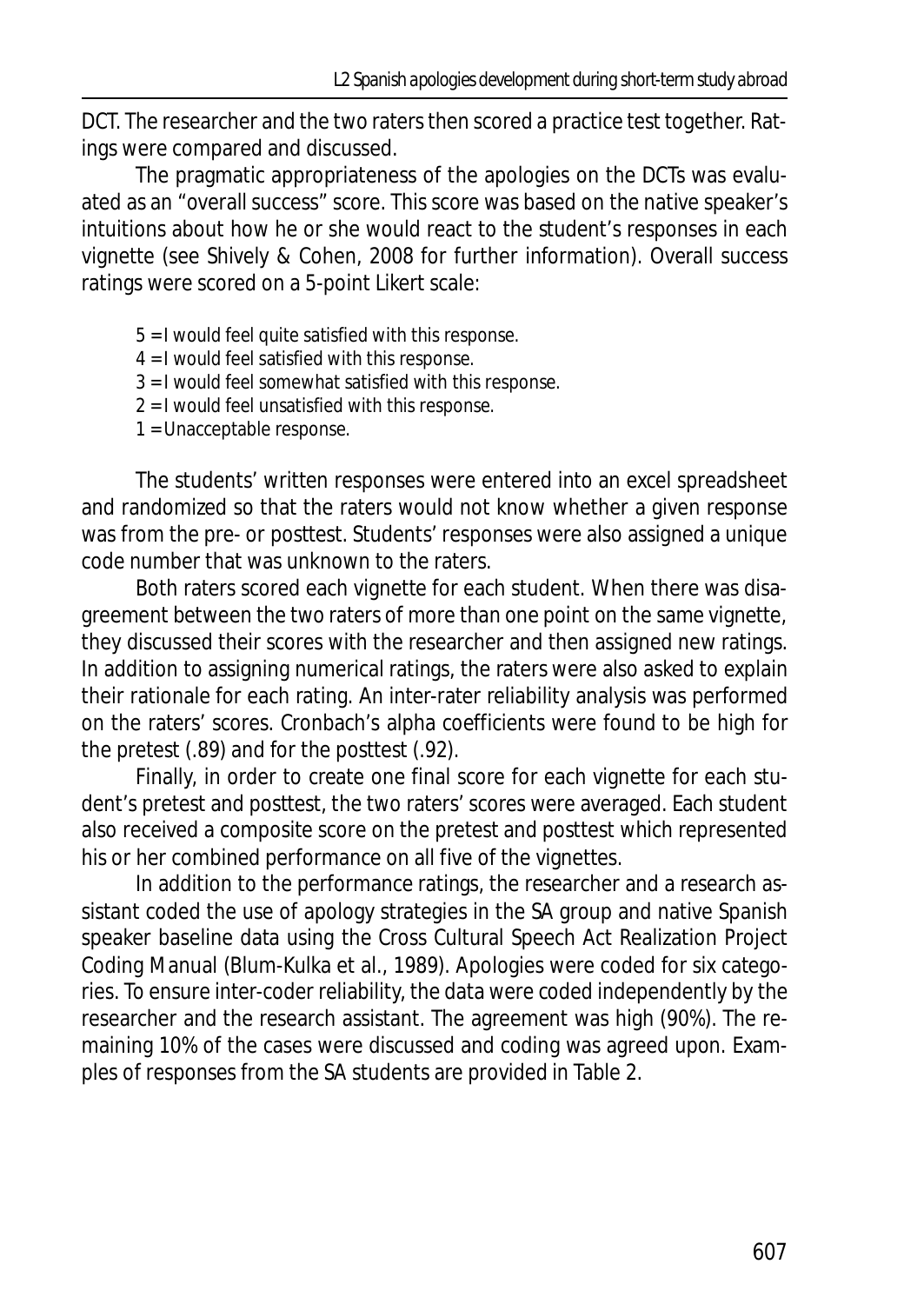| Apology strategy  | Example                                                                                 |
|-------------------|-----------------------------------------------------------------------------------------|
| Expression        | Lo siento, pero he perdido el libro en el autobús ayer.                                 |
| of apology (IFID) | ('I'm sorry, but I lost your book yesterday on the bus.')                               |
|                   | (Student 1 posttest: Friend's book)                                                     |
| Acknowledgement   | Se me olvidó completamente nuestra cita. Lo siento.                                     |
| of responsibility | ('I completely forgot about our meeting. I'm sorry.')                                   |
|                   | (Student 18 posttest: Meeting professor)                                                |
| Explanation       | Lo siento, Sofía. Estaba en una cita para hablar con mi profe sobre el<br>examen.       |
|                   | ('I'm sorry, Sofía. I had an appointment with my professor to talk about<br>the exam.') |
|                   | (Student 9 Posttest: Meeting friend)                                                    |
| Offer of repair   | Lo siento, Marta. Te puedo comprar otro libro.                                          |
|                   | ('I'm sorry, Marta. I can buy you another book.')                                       |
|                   | (Student 15 posttest: Friend's book)                                                    |
| Promise           | No se me olvidará en el futuro.                                                         |
| of non-recurrence | ('I won't forget about it again.')                                                      |
|                   | (Student 11 posttest: Meeting professor)                                                |
| Intensification   | Lo siento mucho.                                                                        |
|                   | ('I'm very sorry.')                                                                     |
|                   | (Student 10 pretest: Spilled wine)                                                      |

#### **Table 2** Examples of responses on DCT from SA students

#### **5. Results**

#### **5.1 Research question 1**

# *How do native Spanish speakers rate the apologies of Spanish L2 learners before and after short-term SA?*

The first research question examined the question whether native Spanish speakers rated the students' apologies as more appropriate after the SA experience. Table 3 provides the students' pre- and posttest scores on the five individual vignettes and on the five combined vignettes (composite).

**Table 3** Paired samples *t* tests for pretest and posttest performance ratings on the DCT

|               | M    | SD   |          | df | Sig. |
|---------------|------|------|----------|----|------|
| Spill wine    |      |      |          |    |      |
| Pretest       | 3.44 | 0.54 | $-1.528$ | 17 | .145 |
| Posttest      | 3.72 | 0.65 |          |    |      |
| Friend's book |      |      |          |    |      |
| Pretest       | 3.28 | 0.62 | $-3.335$ | 17 | .004 |
| Posttest      | 3.89 | 0.87 |          |    |      |
|               |      |      |          |    |      |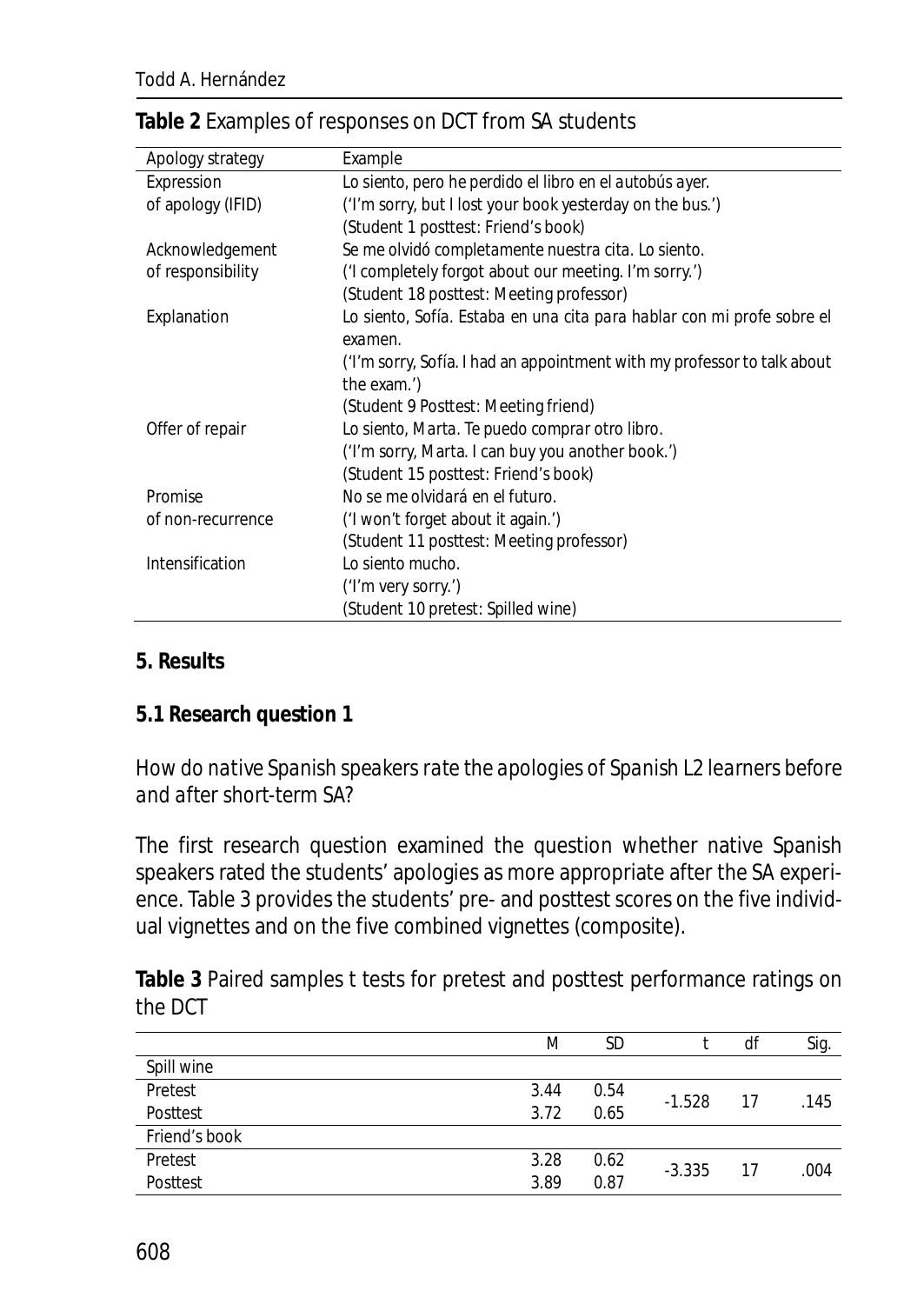| Babysitting spill                         |       |      |          |    |      |
|-------------------------------------------|-------|------|----------|----|------|
| Pretest                                   | 3.56  | 0.87 | $-0.809$ |    | .430 |
| Posttest                                  | 3.67  | 0.75 |          | 17 |      |
| Meeting friend                            |       |      |          |    |      |
| Pretest                                   | 3.39  | 0.95 | $-1.713$ | 17 | .105 |
| Posttest                                  | 3.78  | 0.75 |          |    |      |
| Meeting professor                         |       |      |          |    |      |
| Pretest                                   | 3.17  | 0.66 | $-2.766$ | 17 | .013 |
| Posttest                                  | 3.67  | 0.82 |          |    |      |
| Composite score (five vignettes combined) |       |      |          |    |      |
| Pretest                                   | 16.83 | 2.77 | $-4.154$ | 17 | .001 |
| Posttest                                  | 18.72 | 2.59 |          |    |      |
|                                           |       |      |          |    |      |

*L2 Spanish apologies development during short-term study abroad*

Posttest mean scores were higher than pretest mean scores on all five vignettes and on the composite. Paired samples *t* tests using the Holm-Bonferonni method to adjust for inflated alphas were performed to measure differences in pre-posttest performance ratings. Significant differences were observed on two out of the five vignettes (Friend's book and Meeting professor) and also on the composite. Significant differences were not observed on Spill wine, Babysitting spill, and Meeting friend.

In turning to the two vignettes that were found to be significant, the students' mean scores increased from 3.28 on the pretest to 3.89 on the posttest (*p* = .004) in Friend's book, and from 3.17 to 3.67 in Meeting professor (*p* = .013). Composite mean scores increased from 16.83 on the pretest to 18.72 on the posttest (*p* = .001). Effect size measures using Cohen's *d* (1988; *d* = .20 as a small effect, *d* = .50 as a medium effect, and *d* = .80 as a large effect) suggested that there was a large effect size for Friend's book (*d* = .79) and a medium effect for Meeting professor  $(d = .65)$ . A very large effect was found for the composite score (*d* = .98). These results indicate that the native Spanish speakers rated the students' apologies as more appropriate after SA than before.

#### **5.2. Research question 2**

# *How do Spanish L2 learners' apologies develop during short-term SA?*

To answer this second research question, the researcher examined the students' apology strategies on the pre- and posttest DCT. The SA group's strategies were then compared to those of the 15 native Spanish speakers who completed the same DCT. Table 4 provides the strategies used by the students prior to and after SA as well as those used by the native speakers.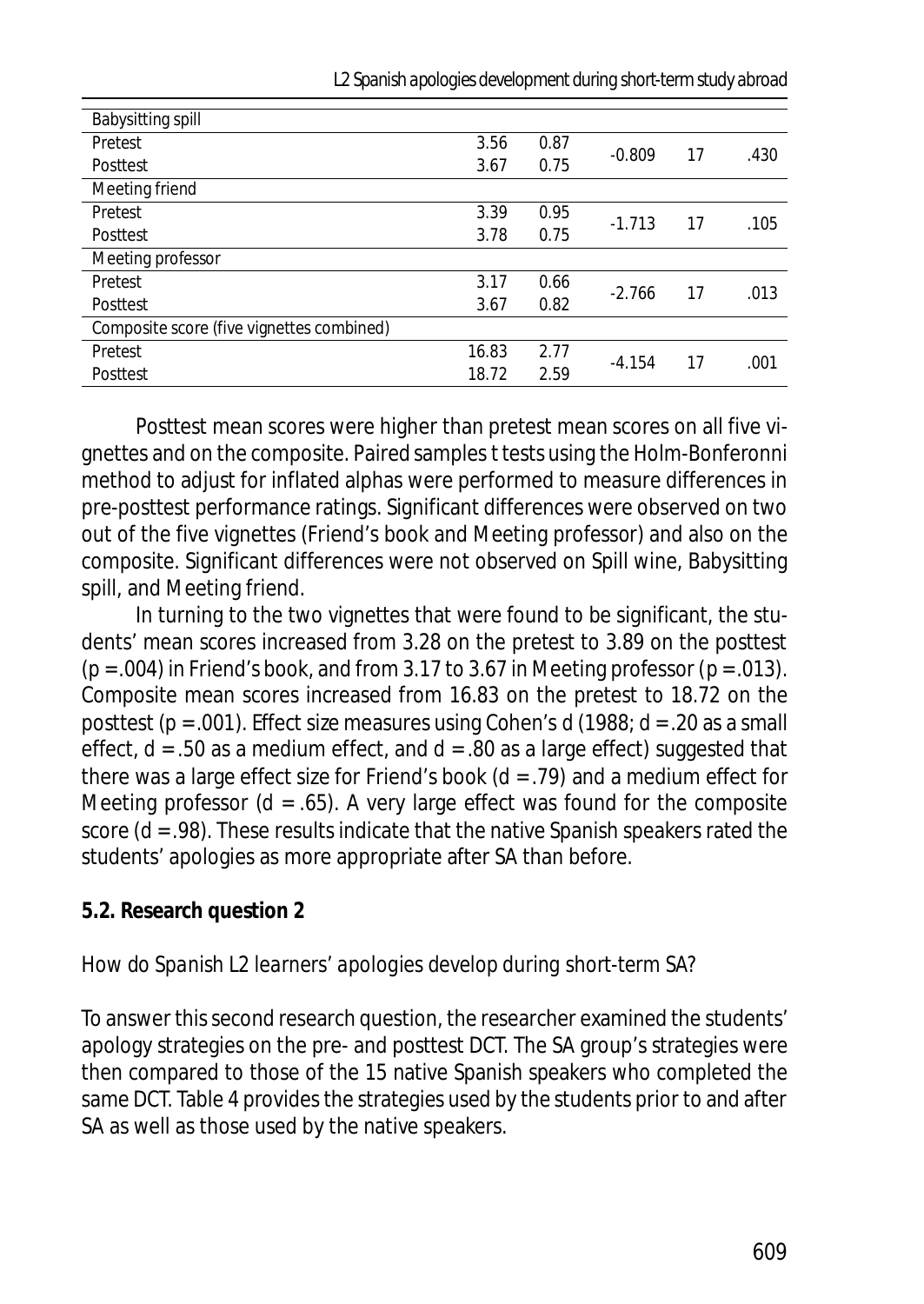#### Todd A. Hernández

**Table 4** Comparison of apologies strategy between SA students and native Spanish speakers

|                                   | Study abroad students |           | Native Spanish speakers |  |
|-----------------------------------|-----------------------|-----------|-------------------------|--|
|                                   | Pretest               | Posttest  | $N$ (%)                 |  |
|                                   | $N$ (%)               | $N$ (%)   |                         |  |
| Spill wine                        |                       |           |                         |  |
| Expression of apology             | 16 (89%)              | 18 (100%) | 8 (53%)                 |  |
| Acknowledgement of responsibility | 7 (39%)               | 10 (56%)  | 9(60%)                  |  |
| Explanation                       | $0(0\%)$              | 1(6%)     | $0(0\%)$                |  |
| Offer of repair                   | 18 (100%)             | 18 (100%) | 15 (100%)               |  |
| Promise of non-recurrence         | $0(0\%)$              | 1(6%)     | $0(0\%)$                |  |
| Intensification                   | 7 (39%)               | 3 (17%)   | 14 (93%)                |  |
| Friends' book                     |                       |           |                         |  |
| Expression of apology             | 16 (89%)              | 14 (78%)  | 9(60%)                  |  |
| Acknowledgement of responsibility | 13 (72%)              | 16 (89%)  | 14 (93%)                |  |
| Explanation                       | 7 (33%)               | 9 (50%)   | 7 (47%)                 |  |
| Offer of repair                   | 15 (83%)              | 16 (89%)  | 15 (100%)               |  |
| Promise of non-recurrence         | 1(6%)                 | 2 (11%)   | $0(0\%)$                |  |
| Intensification                   | 6 (33%)               | 8 (44%)   | 11 (73%)                |  |
| <b>Babysitting spill</b>          |                       |           |                         |  |
| Expression of apology             | 18 (100%)             | 14 (78%)  | 8 (53%)                 |  |
| Acknowledgement of responsibility | 12 (67%)              | 15 (83%)  | 13 (87%)                |  |
| Explanation                       | 1(6%)                 | 2 (11%)   | 4 (27%)                 |  |
| Offer of repair                   | 15 (83%)              | 17 (94%)  | 15 (100%)               |  |
| Promise of non-recurrence         | $0(0\%)$              | $0(0\%)$  | $0(0\%)$                |  |
| Intensification                   | 8 (44%)               | 4 (22%)   | 9(60%)                  |  |
| Meeting friend                    |                       |           |                         |  |
| Expression of apology             | 17 (94%)              | 17 (94%)  | 14 (93%)                |  |
| Acknowledgement of responsibility | 6 (33%)               | 8 (44%)   | 12 (80%)                |  |
| Explanation                       | 13 (72%)              | 15 (83%)  | 13 (87%)                |  |
| Offer of repair                   | 15 (83%)              | 12 (67%)  | 12 (80%)                |  |
| Promise of non-recurrence         | 1(6%)                 | 5 (28%)   | 4 (27%)                 |  |
| Intensification                   | 3 (17%)               | 2 (11%)   | 6(40%)                  |  |
| Meeting professor                 |                       |           |                         |  |
| Expression of apology             | 15 (83%)              | 12 (67%)  | 9(60%)                  |  |
| Acknowledgement of responsibility | 13 (72%)              | 17 (94%)  | 13 (87%)                |  |
| Explanation                       | 8 (44%)               | 15 (83%)  | 13 (87%)                |  |
| Offer of repair                   | $0(0\%)$              | $0(0\%)$  | $0(0\%)$                |  |
| Promise of non-recurrence         | 13 (72%)              | 16 (89%)  | 15 (100%)               |  |
| Intensification                   | 5 (28%)               | 10 (56%)  | 12 (80%)                |  |

Descriptive statistics were employed to investigate the differences from pretest to posttest, and also between the SA group and the native Spanish speakers. In order to determine whether a given difference was notable, a cutoff score of 15% was used for differences in pre- and posttest scores as well as for differences between the SA group and the native Spanish speakers (NSSs).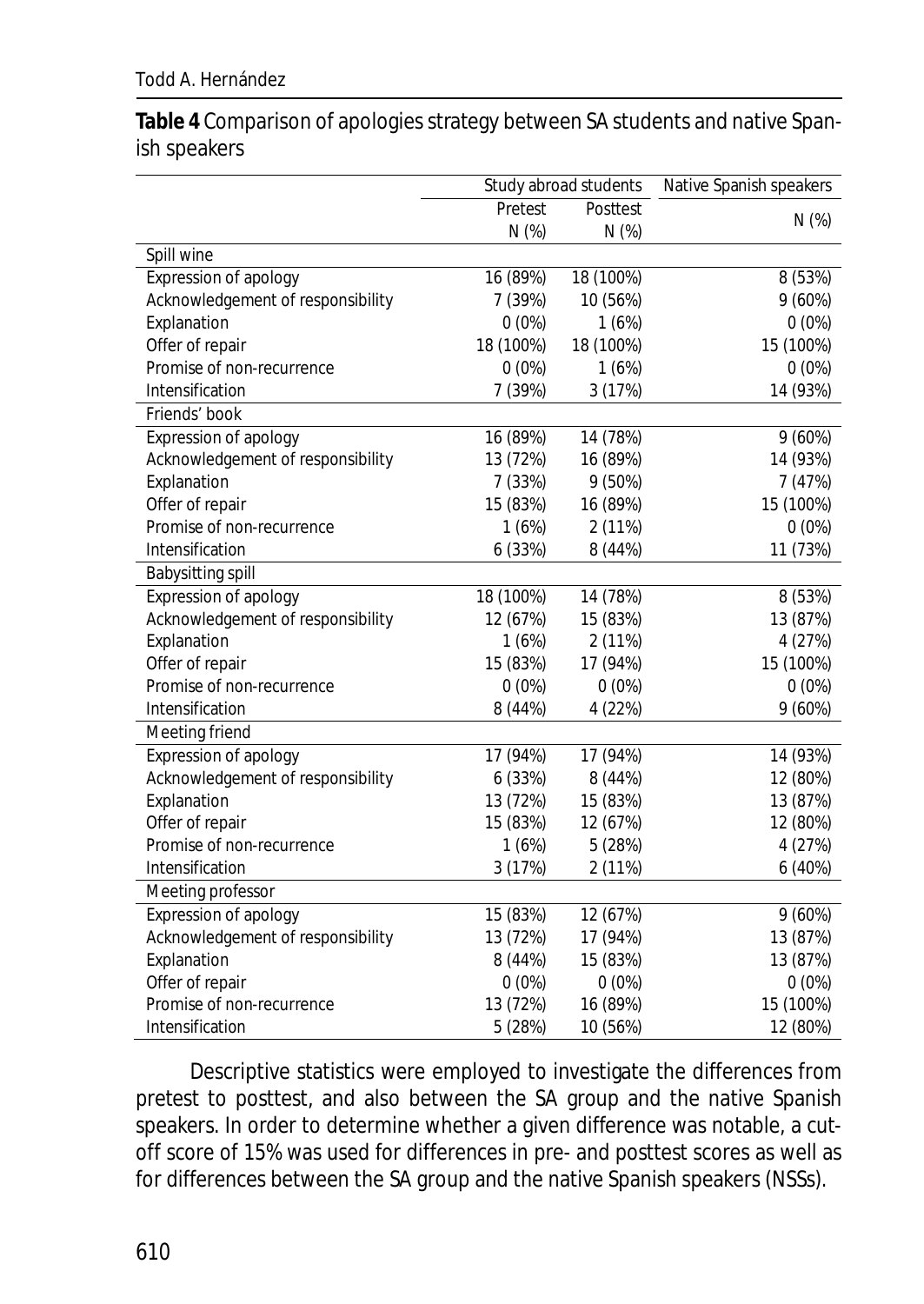Several notable trends were observed in the two vignettes that had significant pretest to posttest performance ratings. Each trend represented a shift toward the target norm. In Friend's book, the students increased their use of two strategies: Acknowledgement of responsibility (pretest = 72%; posttest = 89%; NSSs = 93%) and Explanation (pretest =  $33\%$ ; posttest =  $50\%$ ; NSSs =  $47\%$ ). In Meeting professor, the students increased their use of four strategies: Acknowledgement of responsibility (pretest =  $72\%$ ; posttest =  $94\%$ ; NSSs =  $87\%$ ), Explanation (pretest = 44%; posttest = 83%; NSSs = 87%), Promise of non-recurrence (pretest = 72%; posttest = 89%; NSSs = 100%), and Intensification (pretest  $= 28\%$ ; posttest = 56%; NSSs = 80%). Finally, the SA group also decreased their use of Expression of apology (pretest =  $83\%$ ; posttest =  $67\%$ ; NSSs =  $60\%$ ) in this vignette as well. Regarding the remaining vignettes, three notable shifts toward more target-like pragmatic performance were also observed. First, in Spill wine, the students increased their use of Acknowledgement of responsibility from 39% on the pretest to 56% on the posttest (NSSs = 60%). Second, in Meeting friend, a greater percentage of students used Promise of non-recurrence on the posttest (28%) than on the pretest (6%) (NSSs = 27%). Finally, in Babysitting spill, the students decreased their use of Expression of apology from 100% to 78% on the posttest ( $NSSs = 53\%$ ).

The SA group's performance also included several changes that were indicative of movement in the opposite direction of the target norm. The students reduced their use of Intensification in Spill wine (pretest = 39%; posttest = 17%;  $NSSs = 93\%)$  and Babysitting spill (pretest = 44%; posttest = 22%; NSSs = 60%). Similarly, the participants' less frequent use of Offer of repair from pretest (83%) to posttest (67%) in the Meeting friend vignette was also suggestive of a shift away from the target norm (NSSs = 80%).

In addition, two more general differences were also observed between the students' pre- and posttest strategies and those of the NSSs. The students' use of Expression of apology was much more frequent on the pre- and posttest than that of the native speakers in three vignettes (Spill wine, Babysitting spill, and Friend's book). The second notable difference was the students' underuse of Intensification across all five vignettes. In Spill wine, the SA group's infrequent use of Intensification (pretest = 39%; posttest = 17%) stood in stark contrast to the native Spanish speakers, who used intensifiers 93% of the time.

Examination of the content of the students' strategies further generated four noteworthy findings. First, participants demonstrated a strong preference for the routine expression *lo siento* ('I'm sorry') as an Expression of apology both before and after SA. It was only the more advanced L2 learners who by the time of the posttest began to incorporate more target-like lexical expressions into their IFID repertoire, such as *perdón* ('forgive me'), *perdóname* ('forgive me'), *disculpa*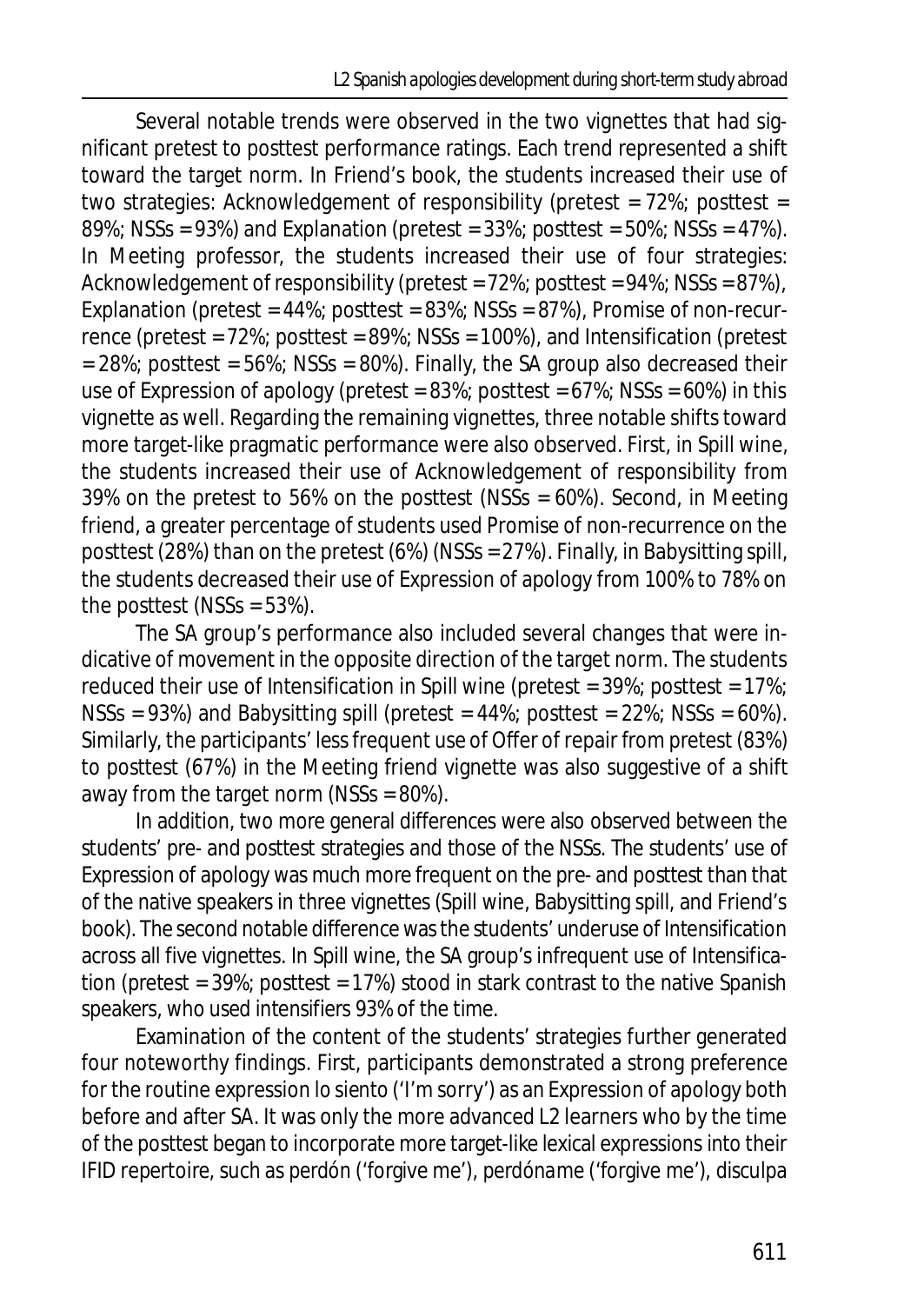#### Todd A. Hernández

('sorry'), and *discúlpame* ('I'm sorry'). Second, evidence from three vignettes (Friend's book, Meeting friend, and Meeting professor) revealed that the students gained better control of appropriate address terms (*tú* versus *Ud.*) on the posttests. Third, although the students increased their use of Acknowledgement of responsibility from pretest to posttest, they did not use the impersonal *se* (e.g.,*se me pasó la hora*, 'I lost track of time'), a structure that the native Spanish speakers used very frequently. Finally, the students used a reduced number of intensifiers (e.g., *lo siento mucho*, 'I'm very sorry') compared to the native speakers, who employed a variety of expressions to intensify their apologies, such as *lo siento de verdad* ('I'm very sorry') and *lo siento de veras* ('I'm so sorry').

# **5.3. Summary of results**

In conclusion, the students improved their performance ratings during their time abroad on two vignettes as well as on the five combined vignettes. In some cases, as in Friend's book and Meeting professor, the students became more target-like in their apologies through more frequent use of several strategies (e.g., Acknowledgement of responsibility, Explanation, and Promise of non-recurrence). At the same time, however, there were also instances in which the SA group's performance shifted away from the target norm. We see this in the students' less frequent use of Intensification from pre- to posttest in both Spill wine and Babysitting spill. Similarly, in Meeting friend, fewer students used Offer of repair on the posttest than the pretest. Finally, the group's overuse of Expressions of apology with a concurrent underuse of Intensification were also important findings.

# **6. Discussion**

The present study examined the development of students' apologies during a four-week SA experience. Results suggest that the students improved some aspects of their pragmatic performance over the course of their time abroad, even as other features remained unchanged. This section discusses the findings from the students' performance ratings on the DCT (Research question 1) and then transitions to an examination of the strategies students used before and after SA (Research question 2).

Paired samples *t* tests indicated that for the five combined vignettes, the students increased their performance ratings from pretest to posttest. In addition, the students made significant gains on two (Friend's book and Meeting professor) out of the five individual vignettes. These findings are similar to Shively and Cohen (2008), whose students also made significant improvements in pragmatic appropriateness on the same five combined vignettes after a semester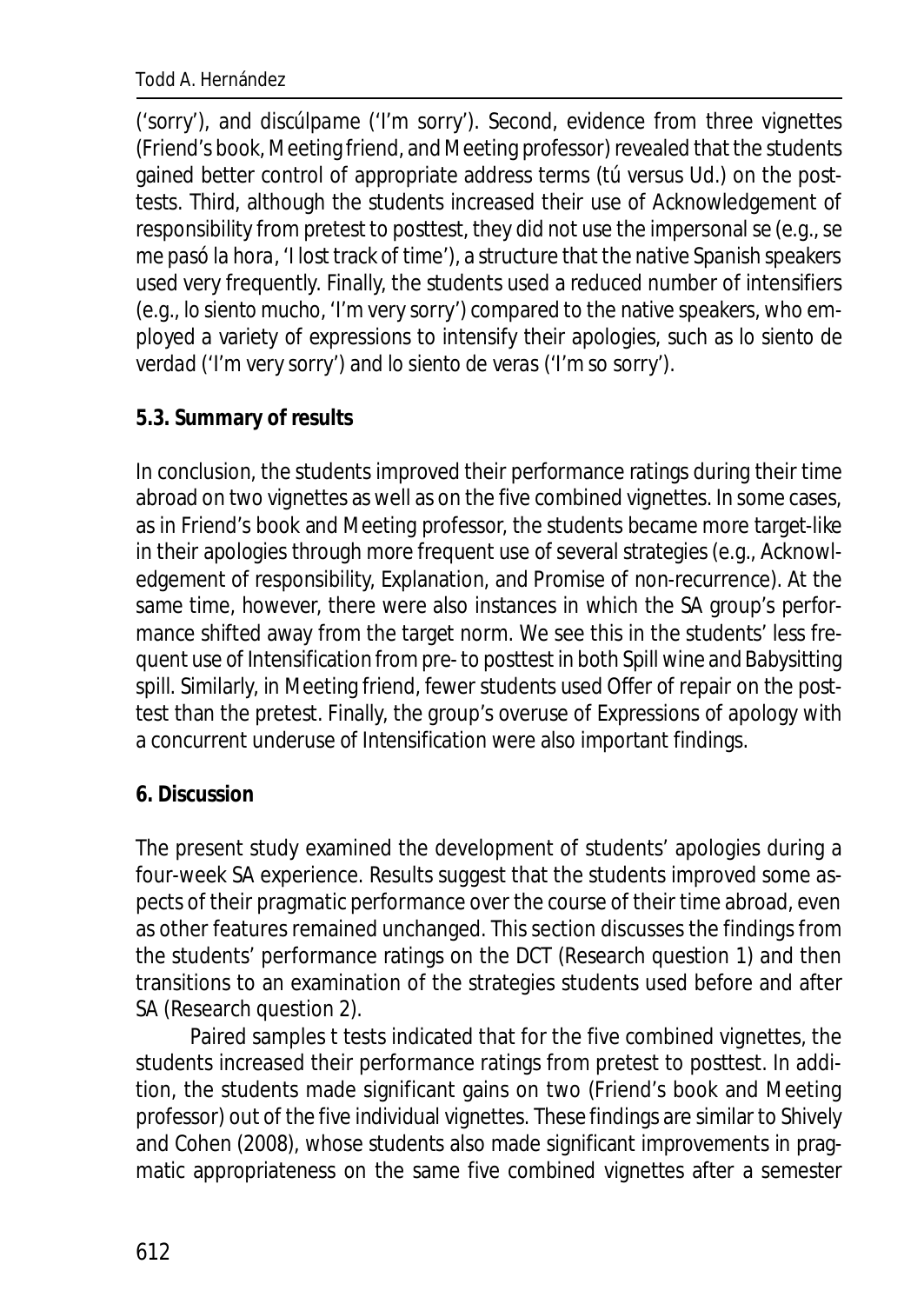abroad. Meanwhile, their students' significant gains on the individual vignettes were also limited to two vignettes (Friend's book and Babysitting spill).

We now consider the students' use of strategies on the pre- and posttest to better understand what specific features of their apologies did or did not develop during their time abroad. Our examination of students' strategies on the DCT suggests that at least two aspects were responsible for the higher performance ratings on the posttests. The first area that may have contributed to the higher ratings was the students' increased use of several strategies on the posttests. In four out of the five vignettes (Spill wine, Friend's book, Babysitting spill, and Meeting professor), more students used Acknowledgement of responsibility on the posttest than the pretest. The SA group also employed Explanation more frequently on the posttest in both Friend's book and Meeting professor. In addition, the students increased their use of Promise of non-recurrence in Meeting friend and Meeting professor; and Intensification in Meeting professor. The second area that may have produced higher performance ratings after SA was the participants' better control of address forms (*tú* versus *Ud.*) on the posttests. Previous research in interlanguage pragmatics has determined that L2 learners are often insensitive to situational variation, suggesting that less proficient learners sometimes adopt a single address term in the target language and overuse it, even when it is inappropriate for a given social context (Churchill & DuFon, 2006; DuFon, 2010; Hassall, 2013). The present study's participants demonstrated more control of address forms on the posttests in three vignettes (Friend's book, Meeting friend, and Meeting professor). In Meeting professor, for example, several students addressed the professor with the *tú* form on the pretest when *Ud.* was more appropriate. In examining the raters' comments, both agreed that *Ud.* was the correct address form because of the seriousness of the offense, and more so because the students were speaking to a higher status interlocutor. In the DCTs, the NSSs were indeed unanimous in their adoption of the *Ud.* address form in this vignette. By the time of the posttest, most of our students also began to address the professor using *Ud*. A similar pattern occurred in Friend's book and Meeting friend. In these vignettes, a number of the participants addressed their interlocutors with the formal *Ud.* form at the time of the pretest. Both raters noted that it would have been more appropriate for them to have used the informal *tú*, because these vignettes involved equal status interlocutors (two friends). By the time of the posttests, the students did indeed speak to their interlocutors with the most appropriate address form for the given context.

While the SA group became more target-like through their more frequent use of several strategies and demonstrated better control of address forms on the posttest, their use of Expression of apology was non-target-like before and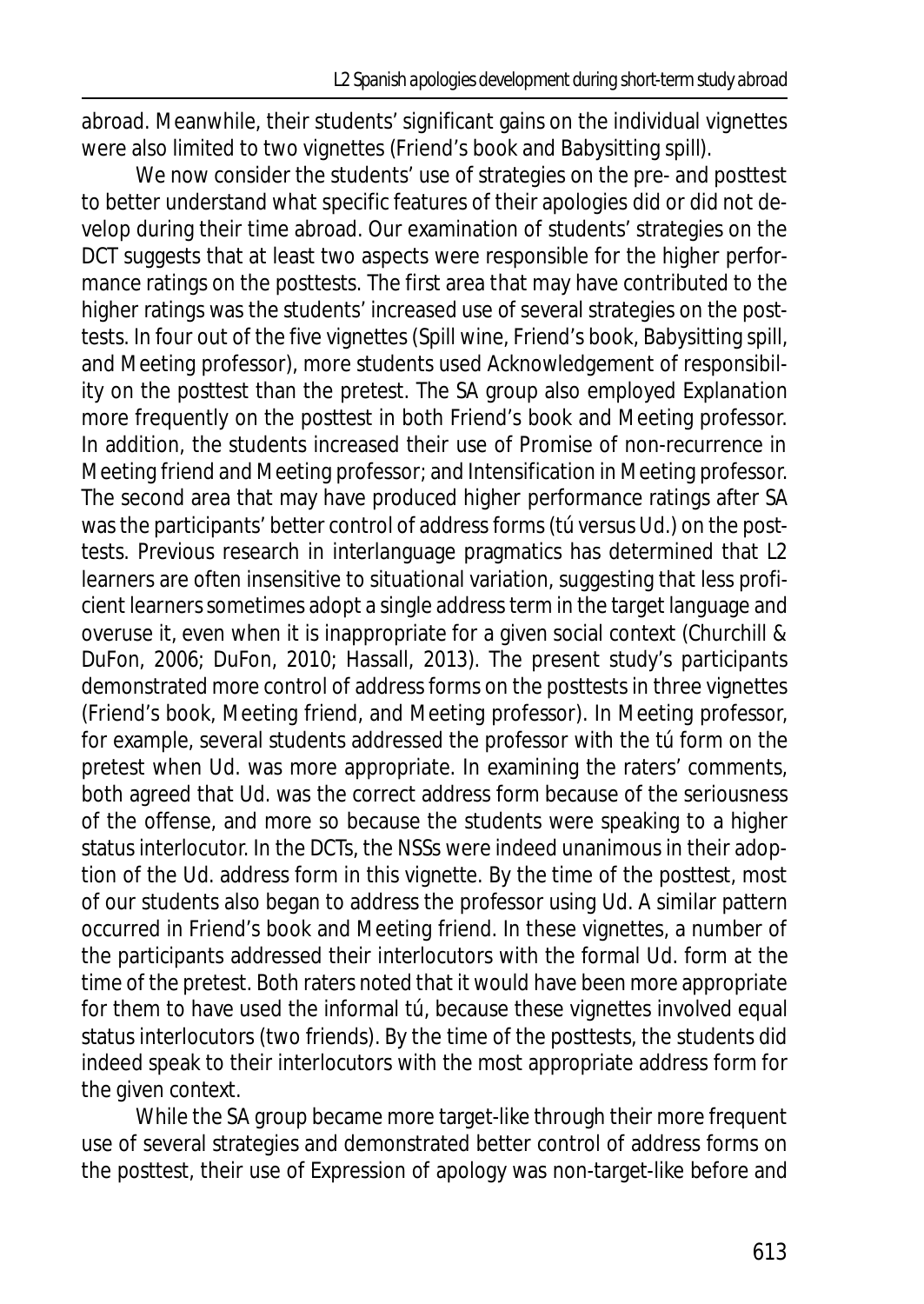after SA when compared to the NSSs – both in terms of their frequency of use of IFIDs and their lexical choices. This finding affirms those of previous researchers (e.g., Sabaté i Dalmau & Currell i Gotor, 2007; Shively & Cohen, 2008), who have determined that lower proficiency learners often overuse formulaic, pre-patterned expressions such as *lo siento* ('I'm sorry') as an Expression of apology. Despite the numerous options available in Spanish, the present study's participants demonstrated their preference for this same particular transparent chunk. Indeed, both raters commented that several students also used *lo siento* several times within the same vignette – a phenomenon that was more evident on the pretests than on the posttests. Trosborg (2003) suggests that L2 learners often rely on those expressions which are easiest to retrieve and are frequently employed during classroom instruction. As learners become more proficient, their repertoire of strategies expands and becomes more native-like. Indeed, in this study, the researcher found that only the most proficient L2 learners used other forms of an Expression of apology. Participant 6, an Intermediate high speaker at the time of the pretest and Advanced low speaker after the posttest, used *disculpa* ('sorry') and *discúlpeme* ('I'm sorry') in several vignettes on the pretest and posttest. Participants 15 and 16, Intermediate high speakers at both the pre- and posttest, used *perdón* ('forgive me') and *perdóname* ('forgive me') several times on the posttest. Participant 18, an Advanced low speaker before and after SA, employed *perdón* ('forgive me'), as well as the informal *discúlpame* ('I'm sorry') and the formal *discúlpeme* ('I'm sorry') in several vignettes both before and after SA. These results are similar to what Shively and Cohen (2008) found. By the end of a semester of SA, most of their students also had begun to expand their repertoire of Expressions of apology.

Evidence from previous studies (e.g., Gómez, 2005; Márquez Reiter, 2000; Rojo, 2005; Shively & Cohen, 2008) suggests that the impersonal *se*, in expressions such as *se me olvidó nuestra cita* (literally, 'the appointment was forgotten by me') and *se me cayó el vaso* (literally, 'the glass fell from me') is one distinguishing strategy that native Spanish speakers use to mitigate their apologies. This construction allows the speaker to distance himself or herself from responsibility for the committed offense, thus defending his or her self-image in front of the offended person (Gómez, 2008). While the present study's students generally increased their use of Acknowledgment of responsibility from pretest to posttest, Participant 18 (Advanced low speaker on pretest and posttest) was the only student who incorporated the impersonal *se* into her use of this strategy. In contrast, the native Spanish speakers used this mitigating device often, thereby indicating that the infraction was out of their control. In comparison, Shively and Cohen's (2008) SA students began to use the impersonal *se* in their apologies only after a semester of SA. It might be the case that the students in the present study did not have sufficient control of the target language in order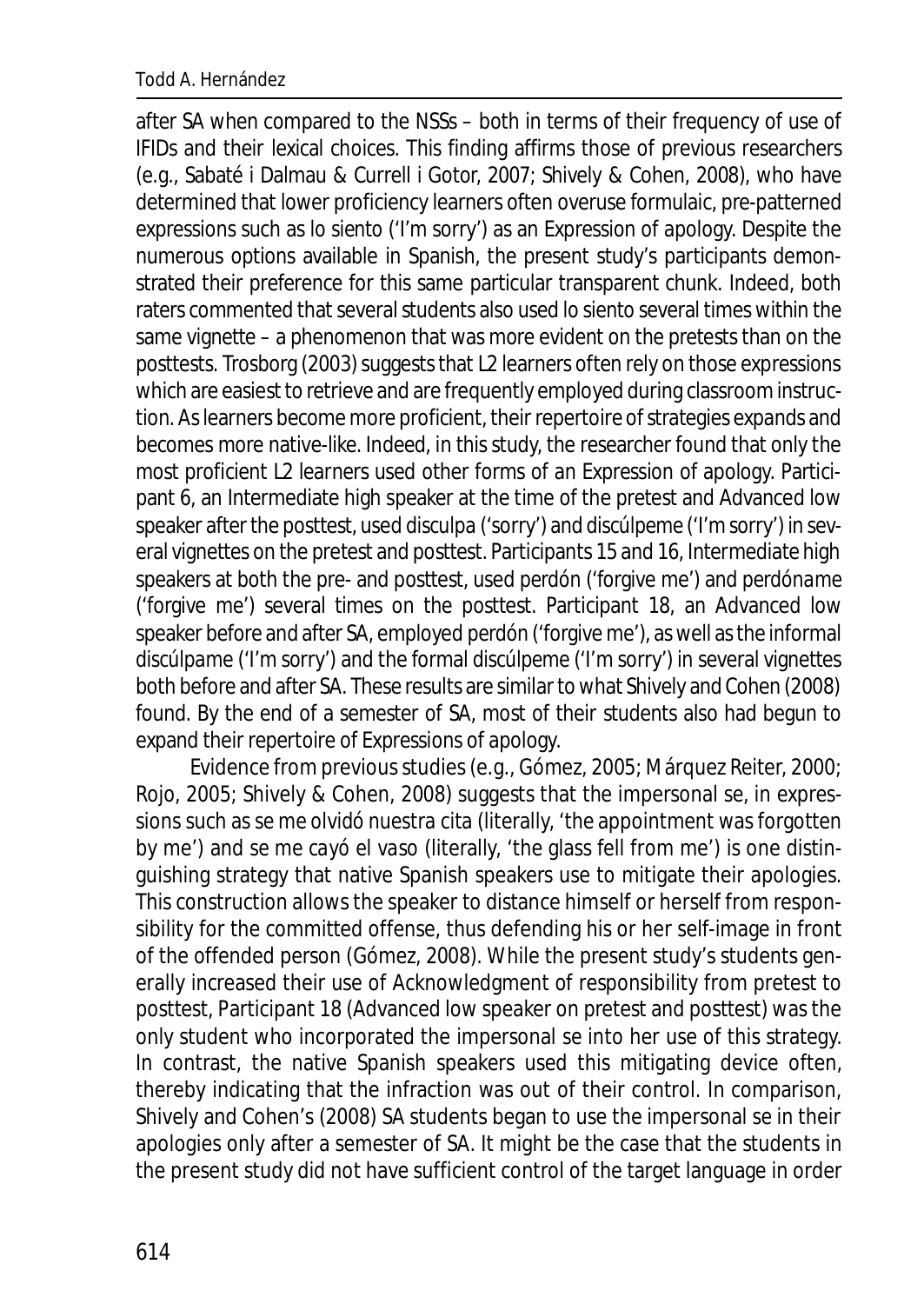to employ this agentless construction. Another possible explanation is that the students were not aware that the impersonal *se* is frequently used in Spanish to minimize responsibility for an offense.

Intensification represents another feature of apologies that is difficult for L2 learners to acquire (e.g., Sabaté i Dalmau & Curell i Gotor, 2007; Shively & Cohen, 2008; Trosborg, 1995). A similar developmental pattern was observed with the present study's participants. They overwhelmingly underused Intensification both before and after SA compared to the NSSs, who used this strategy consistently. Furthermore, the students' use of intensifiers was limited to *lo siento mucho* ('I'm very sorry'). Nowhere on either the pre- or posttests did a student employ one of the several other intensifiers available in Spanish. On the other hand, the native Spanish speakers used a wider variety of intensifiers in their apologies, such as*lo siento muchísimo* ('I'm very sorry'), *lo siento de verdad* ('I'm truly sorry'), and *le pido mil disculpas* ('I'm very sorry'). Shively and Cohen (2008) found somewhat parallel results. After a semester abroad, their participants expanded their use of intensification, so much that it often surpassed the target norm. However, similar to the present study's findings, their group's use of Intensification also was primarily limited to *lo siento mucho.*

The present study had several limitations that we must consider when interpreting our findings. First, there was no control group. Researchers might therefore compare the pragmatic development of short-term SA students with a group of at-home classroom learners in a summer session at the home institution. The second limitation was the use of a DCT to measure the students' apologies. We must acknowledge that DCTs measure what students know rather than how they use their knowledge to interact with an interlocutor (Félix-Brasdefer, 2010; Shively & Cohen, 2008). Given the advantages of role-plays (Bataller & Shively, 2011), future researchers might consider employing both DCTs and role-plays to examine the development of students' apologies and other speech acts during SA. Finally, because the students improved some features of their apologies while others remained unchanged or, in some cases, shifted away from the target norm, researchers should measure the impact of pragmatic intervention on the development of SA participant's apologies compared to a SA group that is not exposed to intervention.

# **7. Conclusion**

The aim of the current study was to investigate the development of students' apologies during a short-term SA experience in Spain. Seven major findings were observed. First, based on performance ratings assigned to them by two NSSs, the students made significant gains in pragmatic appropriateness in two out of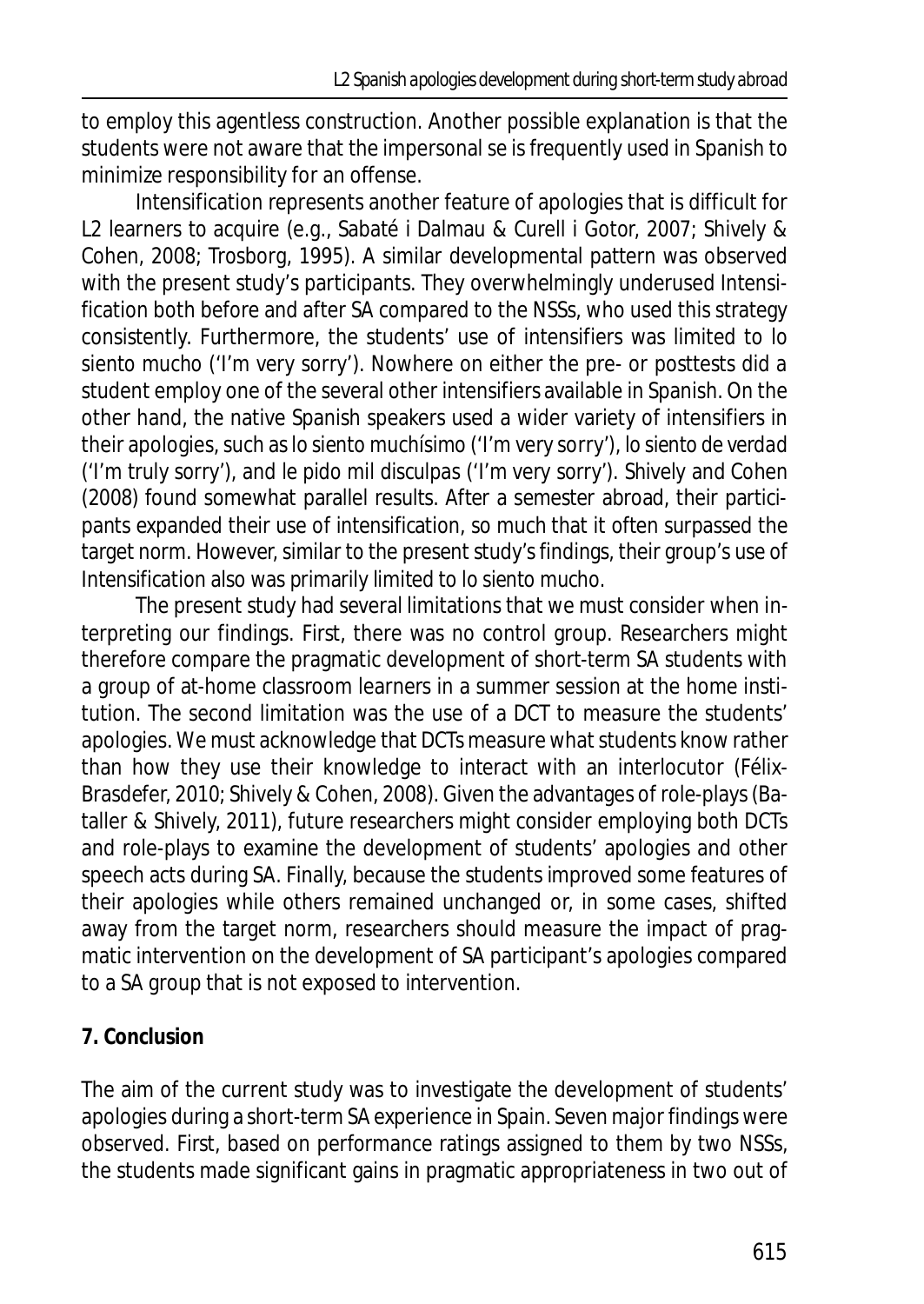the five vignettes and on the five combined vignettes (composite). The second finding was that the students became more target-like by increasing their use of three strategies (Acknowledgement of responsibility, Explanation, and Promise of non-recurrence) in several of the vignettes. The students also increased their use of Intensification in Meeting professor. Third, the SA group reduced their use of Expression of apology in Babysitting spill and Meeting professor. Fourth, in some cases the students became less target-like from pretest to posttest (e.g., less frequent use of Offer of repair in Meeting friend), which suggests that they had not acquired sufficient sociocultural knowledge to understand which strategies to use in this particular context. The fifth finding was that despite gains, there remained at times significant differences between the students' strategies and those of the NSSs. While the SA group increased their use of Acknowledgement of responsibility on the posttest, for example, they did not employ the impersonal se (e.g., *se me olvidó nuestra cita*, 'I forgot about our appointment'), an important mitigating device used frequently by NSSs. In addition, the students overused routine expressions, such as *lo siento* ('I'm sorry'), whereas the native speakers used a wide range of IFIDs. The seventh and final finding was that the students underused Intensification (e.g., *lo siento mucho*, 'I'm very sorry') when compared to the NSSs, who used this strategy very frequently while obviously possessing a more extensive set of lexical intensifiers (e.g., *cuánto lo siento*, 'I'm so sorry').

Taken together, our findings indicate that exposure to target language input during SA may well be insufficient for L2 learners who have the expectation of acquiring the pragmatic features of the host community. If pragmatic competence is one of the goals of the SA experience, the students should be made aware of the pragmatic norms of the host culture before and during the course of their time abroad. SA programs should develop this knowledge through explicit instruction, awareness-raising activities, communicative output practice, targeted feedback, and guided reflection (e.g., Hernández, 2018; Hernández & Boero, 2018; Kondo, 2010; Martínez-Flor & Usó-Juan, 2006; Shively, 2010). The model I envision is based on second language acquisition constructs (e.g., noticing, pushed output) that are thought to facilitate language development. The noticing hypothesis (Schmidt, 2001) states that there must be conscious attention or noticing of a given feature in the input for acquisition to occur. Output (Swain, 1995) and guided metapragmatic reflection, for their part, further draw learners' attention to target forms and their use. Building on the pragmatic knowledge that students will have acquired in pre-departure orientation, participants could then be given tasks during SA designed to provide them opportunities to listen and observe native speakers making apologies and performing other speech acts, practice them, and receive targeted feedback about their L2 pragmatic development (Hernández, 2018; Hernández & Boero, 2018).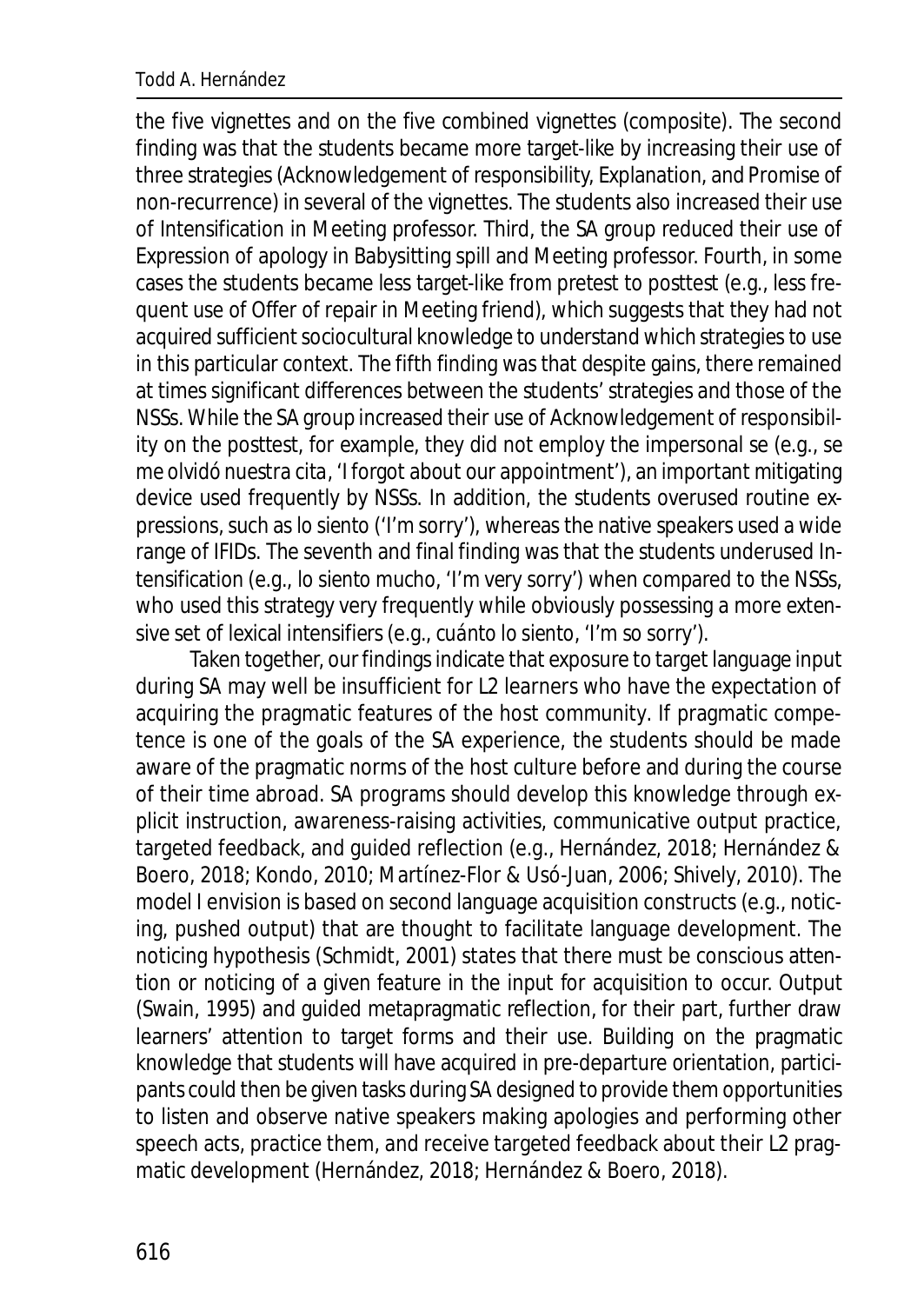References

- ACTFL. (1999). *ACTFL proficiency guidelines Speaking. Revised 1999*. Hastingson-Hudson, NY: ACTFL Materials Center.
- Bataller, R. (2010). Making a request for a service in Spanish: Pragmatic development in the study abroad setting. *Foreign Language Annals, 43*(1)*,* 160-175.
- Bataller, R., & Shively, R. L. (2011). Roleplays and naturalistic data in interlanguage pragmatic research: Service encounters during study abroad. *Journal of Linguistics and Language Teaching, 2*(1), 15-150.
- Bergman, M. L., & Kasper, G. (1993). Perception and performance in native and nonnative apology. In G. Kasper & S. Blum-Kulka (Eds.), *Interlanguage pragmatics* (pp. 55-73). New York: Newbury House.
- Blum-Kulka, S., House, J., & Kasper, G. (Eds.). (1989). *Cross-cultural pragmatics: Requests and apologies.* Norwood, NJ: Ablex.
- Brown, P., & Levinson, S. (1987). *Politeness: Some universals in language use*. Cambridge: Cambridge University Press.
- Churchill, E., & DuFon, M. A. (2006). Evolving threads in study abroad research. In M. A. DuFon & E. Churchill (Eds.), *Language learners in study abroad contexts* (pp. 1-27). Clevendon: Multilingual Matters
- Cohen, A. D., & Olshtain, E. (1981). Developing a measure of sociocultural competence: The case of apology. *Language Learning, 31*(1)*,* 113-134.
- DuFon, M. A. (2010). The acquisition of terms of address in a second language. In A. Trosborg (Ed.), *Pragmatics across languages and cultures* (pp. 309- 331). Berlin: De Gruyter Mouton.
- Félix-Brasdefer, J. C. (2010). Data collection methods in speech act production: DCTs, role plays, and verbal reports. In A. Martínez-Flor & E. Usó-Juan (Eds.), *Speech act performance: Theoretical, empirical, and methodological issues* (pp. 41-56). Amsterdam: John Benjamins.
- Gómez, T. (2008). A description of the speech at of apologizing: An analysis of the Colombian speech. Unpublished doctoral dissertation, University of Minnesota, Minneapolis.
- Hassall, T. (2013). Pragmatic development during short-term study abroad: The case of address terms in Indonesian. *Journal of Pragmatics, 55,* 1-17.
- Henery, A. (2015). On the development of metapragmatic awareness abroad: Two case studies exploring the role of expert-mediation. *Language Awareness, 24*(4)*,* 316-331.
- Hernández, T. A. (2016). Acquisition of L2 Spanish requests in short-term study abroad. *Study Abroad Research in Second Language Acquisition and International Education, 1*(2)*,* 186-216.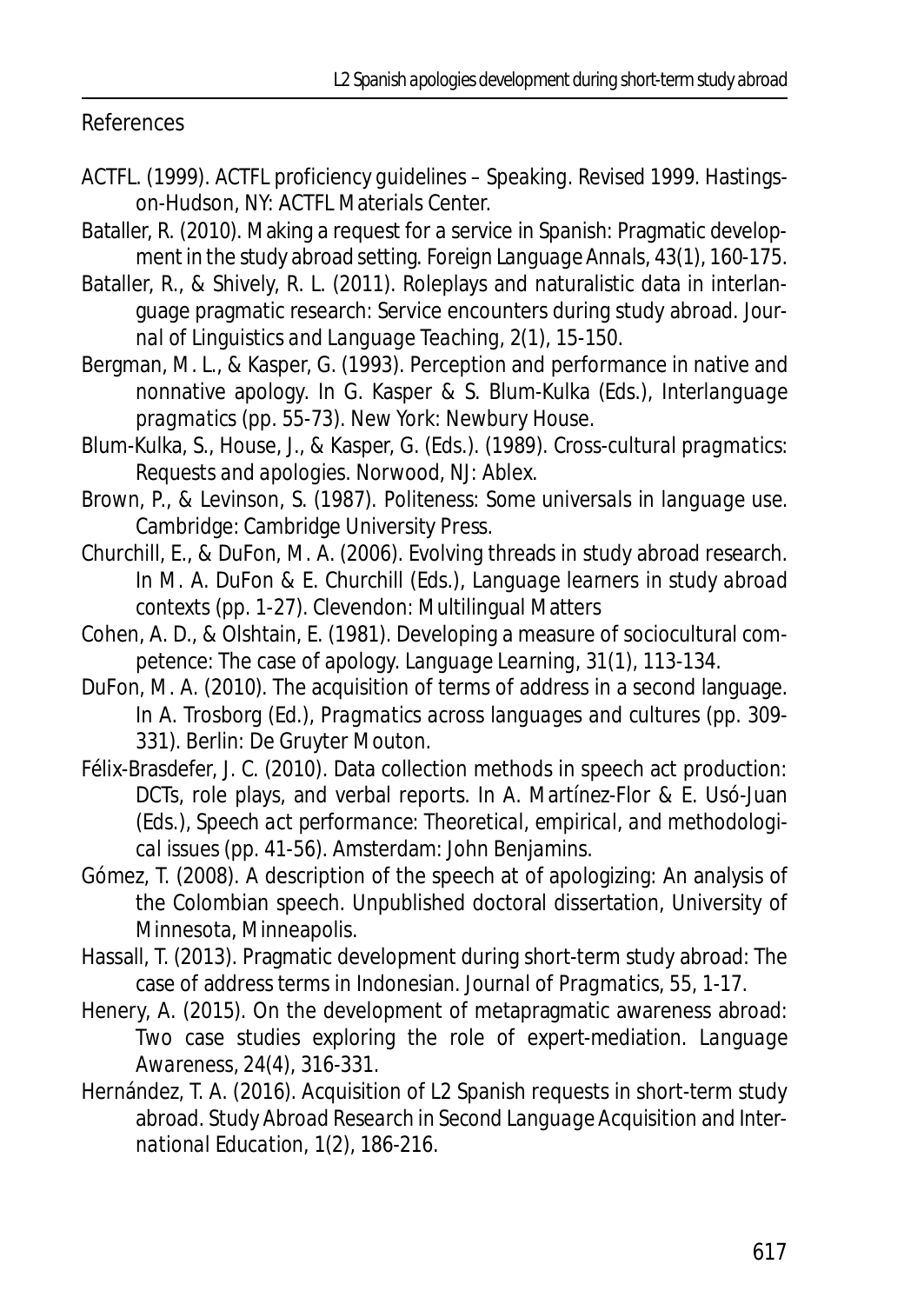- Hernández, T. A. (2018). Language practice and study abroad. In C. Jones (Ed.), *Practice in second language learning* (pp. 197-227). Cambridge: Cambridge University Press.
- Hernández, T. A., & Boero, P. (2018). Explicit intervention for Spanish pragmatic development during short-term study abroad: An examination of learner request production and cognition. *Foreign Language Annals, 51*(2), 389-410.
- Institute of International Education. (2016).*Open doors: Report on international educational exchange*. Retrieved from http://opendoors.iienetwork.org/
- Kasper, G., & Rose, K. R. (2002). *Pragmatic development in a second language.* Oxford: Blackwell.
- Kondo, S. (1997). The development of pragmatic competence by Japanese learners of English: Longitudinal study of interlanguage apologies. *Sophia Linguistica, 41,* 265-284.
- Kondo, S. (2010). Apologies: Raising learners' cross-cultural awareness. In A. Martínez-Flor & E. Usó-Juan (Eds.), *Speech act performance: Theoretical, empirical and methodological issues* (pp. 145-162). Amsterdam: John Benjamins.
- Maeshiba, N., Yoshinaga, N., Kasper, G., & Ross, S. (1996). Transfer and proficiency in interlanguage apologizing. In S. M. Gass & J. Neu (Eds.), *Speech acts across cultures: Challenges to communication in a second language* (pp. 155-187). Berlin: Mouton de Gruyter.
- Márquez Reiter, R. (2000). *Linguistic politeness in Britain and Uruguay: A contrastive study of requests and apologies*. Amsterdam: John Benjamins.
- Martínez-Flor, A., & Usó-Juan, E. (2006). A comprehensive pedagogical framework to develop pragmatics in the foreign language classroom: The 6Rs approach. *Applied Language Learning, 16*(2), 39-64.
- Mir, M. (1992). Do we all apologize the same? An empirical study on the act of apologizing by Spanish speakers learning English. *Pragmatics and Language Learning, 3,* 1-19.
- Olshtain, E., & Cohen, A.D. (1983). Apology: A speech act set. In N. Wolfson & E. Judd (Eds.), *Sociolinguistics and language acquisition* (pp. 18-35). Rowley, MA: Newbury House.
- Olshtain, E., & Cohen, A.D. (1989). Speech act behavior across languages. In H. W. Dechert & M. Raupach (Eds.), *Transfer in language production* (pp. 53- 67). Norwood, NJ: Ablex.
- Rojo, L. (2005). Te queria comentar un problemilla . . . *Hipertexto, 1*(Invierno)*,* 63-80.
- Rose, K. (2000). An exploratory cross-sectional study of interlanguage pragmatic development. *Studies in Second Language Acquisition, 22*(1), 27-67.
- Sabaté i Dalmau, M., & Curell i Gotor, H. (2007). From "Sorry very much" to "I'm ever so sorry:" Acquisitional patterns in L2 apologies by Catalan learners of English. *Intercultural Pragmatics, 4*(2)*,* 287-315.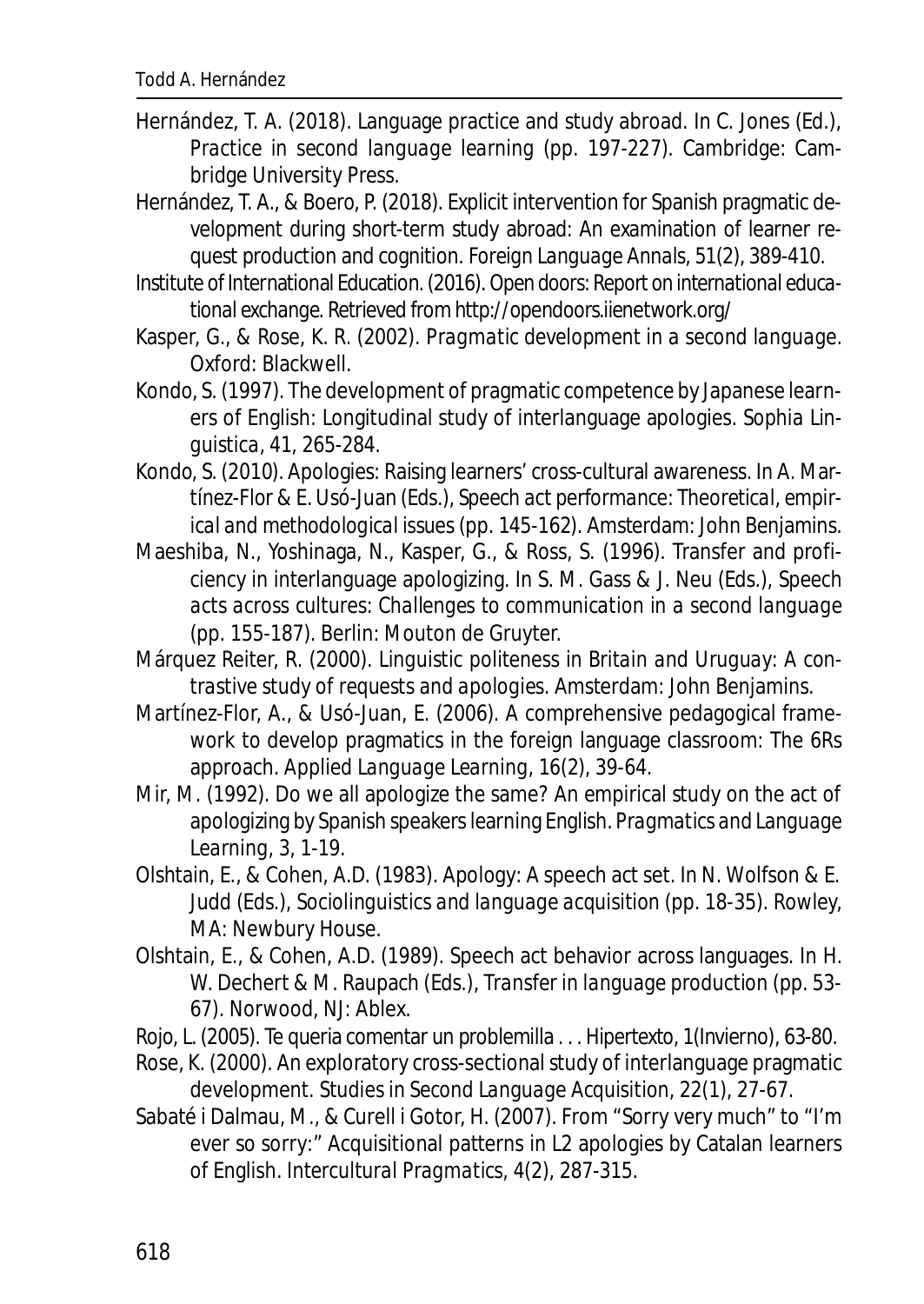- Schmidt, R. (2001). Attention. In P. Robinson (Ed.), *Cognition and second language instruction* (pp. 3-33). New York: Cambridge University Press.
- Shively, R. L. (2010). From the virtual world to the real world: A model of pragmatics instruction for study abroad. *Foreign Language Annals, 43*(1)*,* 105-137.
- Shively, R. L. (2016). Development of assessments in L2 Spanish in study abroad. *Journal of Spanish Language Teaching, 3*(2)*,* 157-170.
- Shively, R. L., & Cohen, A. D. (2008). Development of Spanish requests and apologies during study abroad. *Íkala, revista de lenguaje y cultura, 13*(20), 53-118.
- Stansfield, C. (1996). *Test development handbook: Simulated oral proficiency interview (SOPI)*. Washington, DC: Center for Applied Linguistics.
- Swain, M. (1995). Three functions of output in second language learning. In G. Cook & B. Seidlhofer (Eds.), *Principles and practice in the study of language: Studies in honour of H. G. Widdowson* (pp. 125-144). Oxford: Oxford University Press.
- Thomas, J. (1983). Cross-cultural pragmatic failure. *Applied Linguistics, 4,* 91-112.
- Trosborg, A. (1995). *Interlanguage pragmatics: Requests, complaints, apologies.* Berlin: Mouton de Gruyter.
- Trosborg, A. (2003). The teaching of business pragmatics. In A. Martínez-Flor & E. Usó-Juan (Eds.), *Pragmatic competence and foreign language teaching* (pp. 247-281). Castelló de la Plana: Publicaciones de la Universitat Jaume I.
- Warga, M., & Scholmberger, U. (2007). The acquisition of French apologetic behavior in a study abroad context. *Intercultural Pragmatics, 4*(2)*,* 221-252.